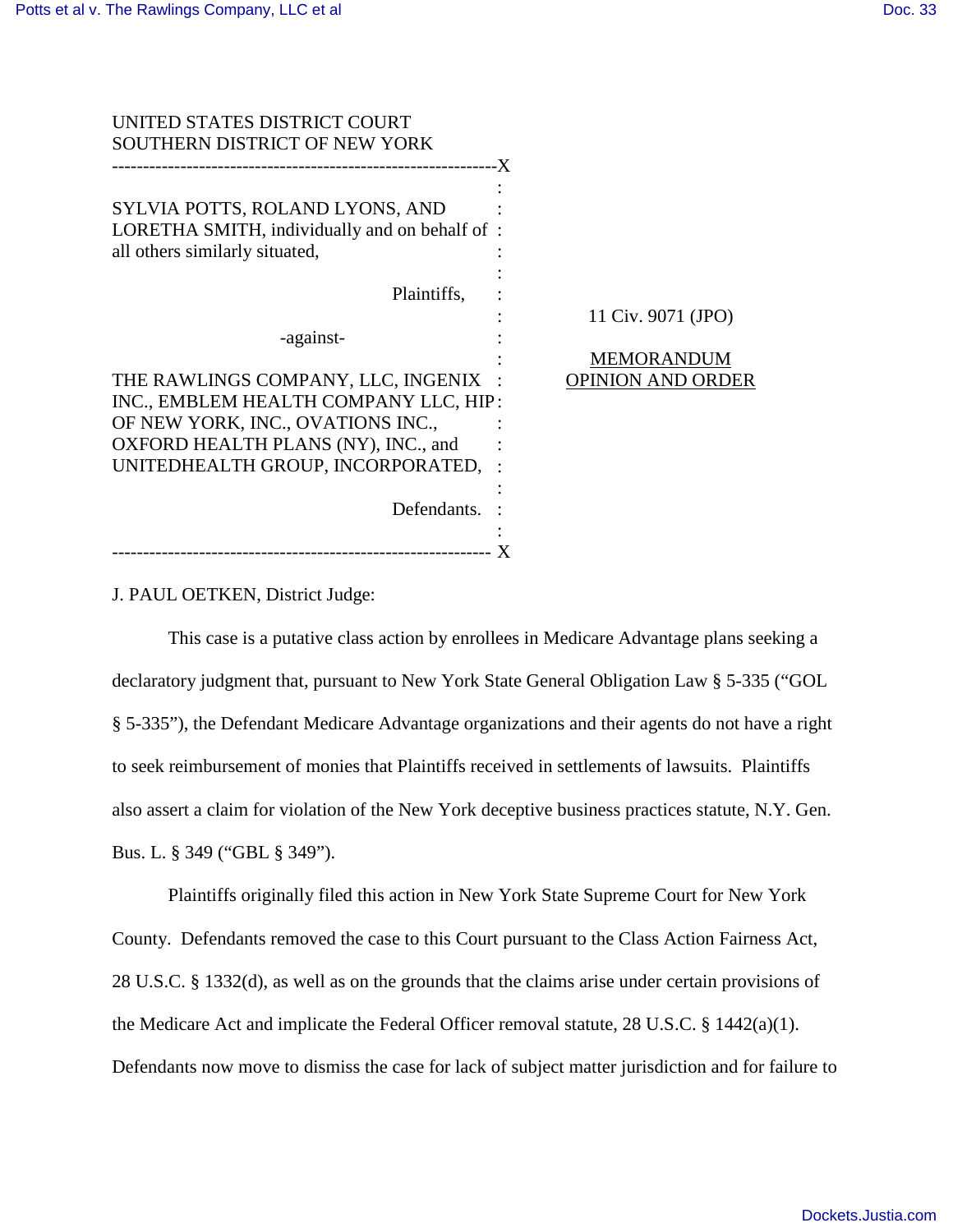state a claim upon which relief can be granted, pursuant to Rules  $12(b)(1)$  and  $12(b)(6)$  of the Federal Rules of Civil Procedure.

For the reasons that follow, Defendants' motion to dismiss the case is granted.

### **I. Background**

# **A. Medicare Provisions at Issue**

This case concerns Medicare Advantage organizations acting as "secondary payers" under the Medicare Act.

### **1. Medicare Secondary Payer Act**

The Medicare Secondary Payer ("MSP") Act was enacted in 1980 in an effort to contain the costs of the Medicare program. *See Bird v. Thompson*, 315 F. Supp. 2d 369, 371 (S.D.N.Y. 2003). Under these provisions, Medicare is, in certain circumstances, considered a "secondary payer" in relation to other sources, which are considered "primary payers." Specifically, under 42 U.S.C. § 1395y(b)(2)(A), payment by Medicare "may not be made" to the extent that "payment has been made or can reasonably be expected to be made under a workmen's compensation law or plan of the United States or a State or under an automobile or liability insurance policy or plan (including a self-insured plan) or under no fault insurance." However, when these primary payers cannot pay for particular services "promptly," Medicare may make payment, conditioned upon reimbursement by the primary payer. 42 U.S.C. § 1395y(b)(2)(B)(i). The statute provides that "[a] primary plan, and an entity that receives payment from a primary plan, shall reimburse the appropriate [Medicare] Trust Fund for any payment made by the Secretary [of the Department of Health and Human Services ("HHS") (the "Secretary")] under this subchapter with respect to an item or service if it is demonstrated that such primary plan has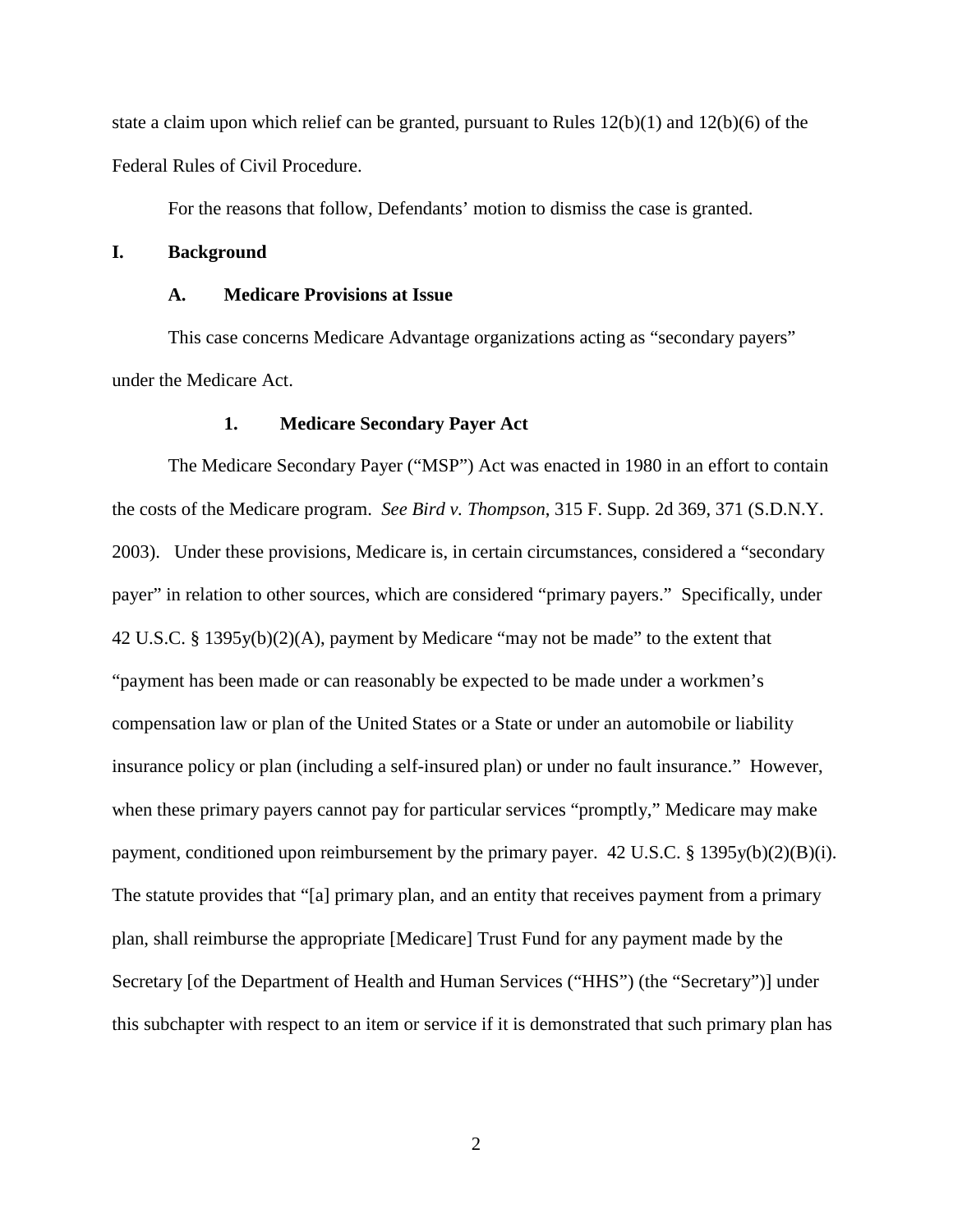or had a responsibility to make payment with respect to such item or service." 42 U.S.C. §  $1395y(b)(2)(B)(ii)$ .

In practice, this system works as follows: In a situation where another party is ultimately responsible for paying the healthcare costs of a Medicare enrollee, the money may not be available at the time the services are provided. For example, if an enrollee is injured in an accident caused by a third party tortfeasor, that tortfeasor (or its insurer) is ultimately responsible for the payment of the enrollee's healthcare costs as a result of the accident. But the enrollee will not likely receive the proceeds of any settlement with, or judgment against, the tortfeasor in time to pay her hospital bills. In such a situation, Medicare will pay the hospital bills on the condition that either the tortfeasor reimburse the Medicare Trust Fund directly, or the enrollee reimburse the Trust Fund, to the extent she has already received monies from the tortfeasor.

The Medicare Act provides that "the United States may bring an action against any or all entities that are or were required or responsible . . . to make payment with respect to the same item or service (or any portion thereof) under a primary plan." 42 U.S.C. § 1395y(b)(2)(B)(iii). The statute also establishes "a private cause of action for damages (which shall be in an amount double the amount otherwise provided) in the case of a primary plan which fails to provide for primary payment (or appropriate reimbursement) in accordance" with the statute. 42 U.S.C. § 1395y(b)(3)(A).

### **2. Medicare Advantage Program**

This case involves benefits received under the Medicare Advantage ("MA") program, which is set forth in Part C of the Medicare Act. *See* 42 U.S.C. §§ 1395w-21–1395w-29. Under this part, Medicare enrollees may elect to receive their benefits from private insurers, called MA organizations, rather than from the government. MA organizations enter into contracts with the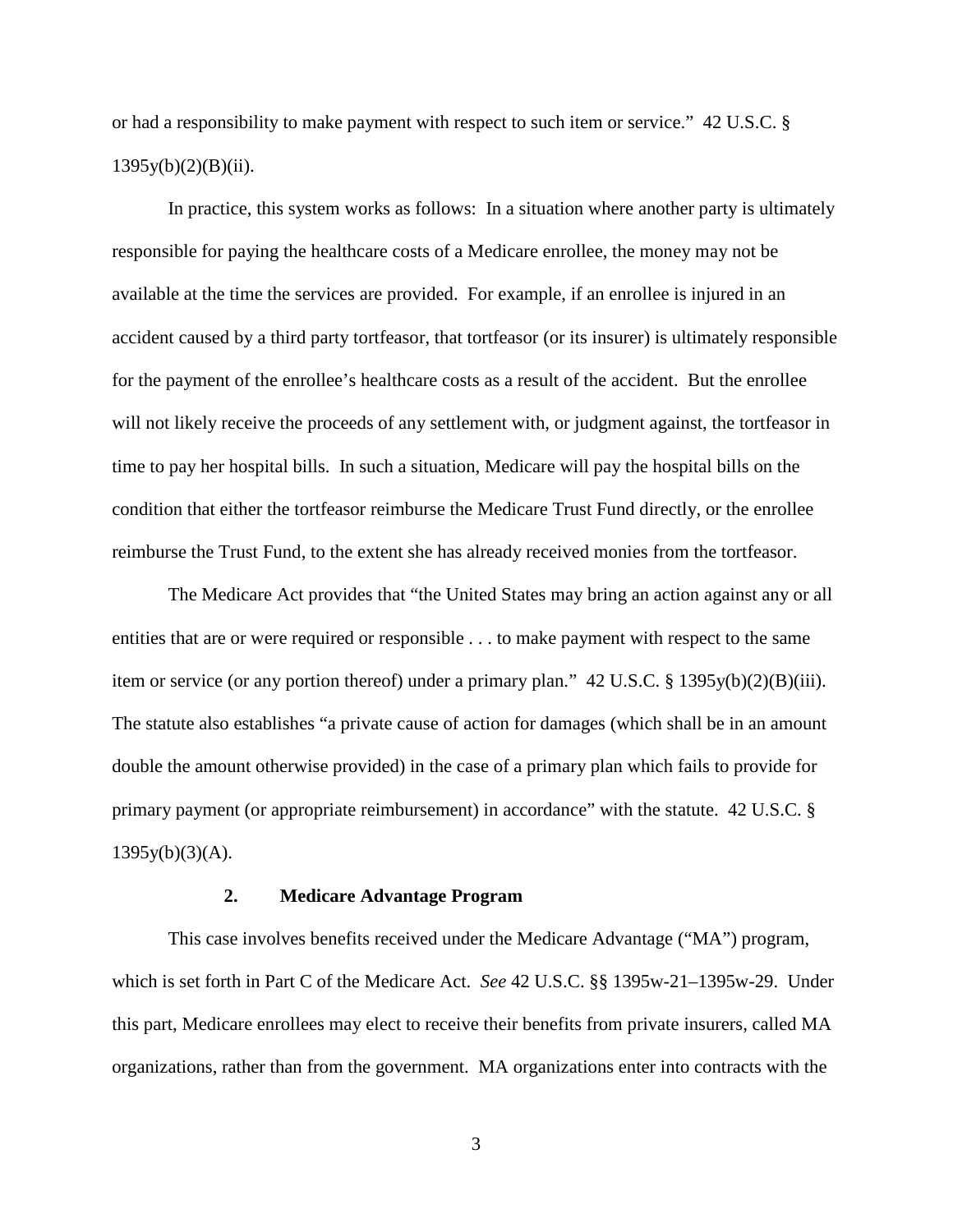Center for Medicare and Medicaid Services ("CMS"), the branch of HHS that administers the

Medicare program. Under these contracts, CMS pays an MA organization a fixed amount for

each enrollee, per capita, and the MA organization must provide the same (or more) benefits and

services that the enrollee would receive under traditional Medicare. *See* 42 U.S.C. § 1395w-

22(a)(1)-(3). *See generally Matthews v. Leavitt*, 452 F.3d 145, 147 n.1 (2d Cir. 2006)

(describing legislative history and provisions of Medicare Part C).

The Medicare Advantage statutes incorporate many of the MSP provisions into the MA

organization context. Specifically, the statute provides:

Notwithstanding any other provision of law, a [MA] organization may (in the case of the provision of items and services to an individual under a [MA] plan under circumstances in which payment under this subchapter is made secondary pursuant to section  $1395y(b)(2)$  of this title charge or authorize the provider of such services to charge, in accordance with the charges allowed under a law, plan, or policy described in such section—

(A) the insurance carrier, employer, or other entity which under such law, plan, or policy is to pay for the provision of such services, or

(B) such individual to the extent that the individual has been paid under such law, plan, or policy for such services.

# 42 U.S.C. § 1395w-22(a)(4).

The case turns on the extent to which MA organizations are granted the same

reimbursement rights as the Secretary under the MSP provisions.

## **B. The New York Statute**

Plaintiffs bring their claims under Section 5-335 of New York's General Obligation Law.

That law, passed in November 2009, provides as follows:

§ 5-335. Limitation of non-statutory reimbursement and subrogation claims in personal injury and wrongful death

(a) When a plaintiff settles with one or more defendants in an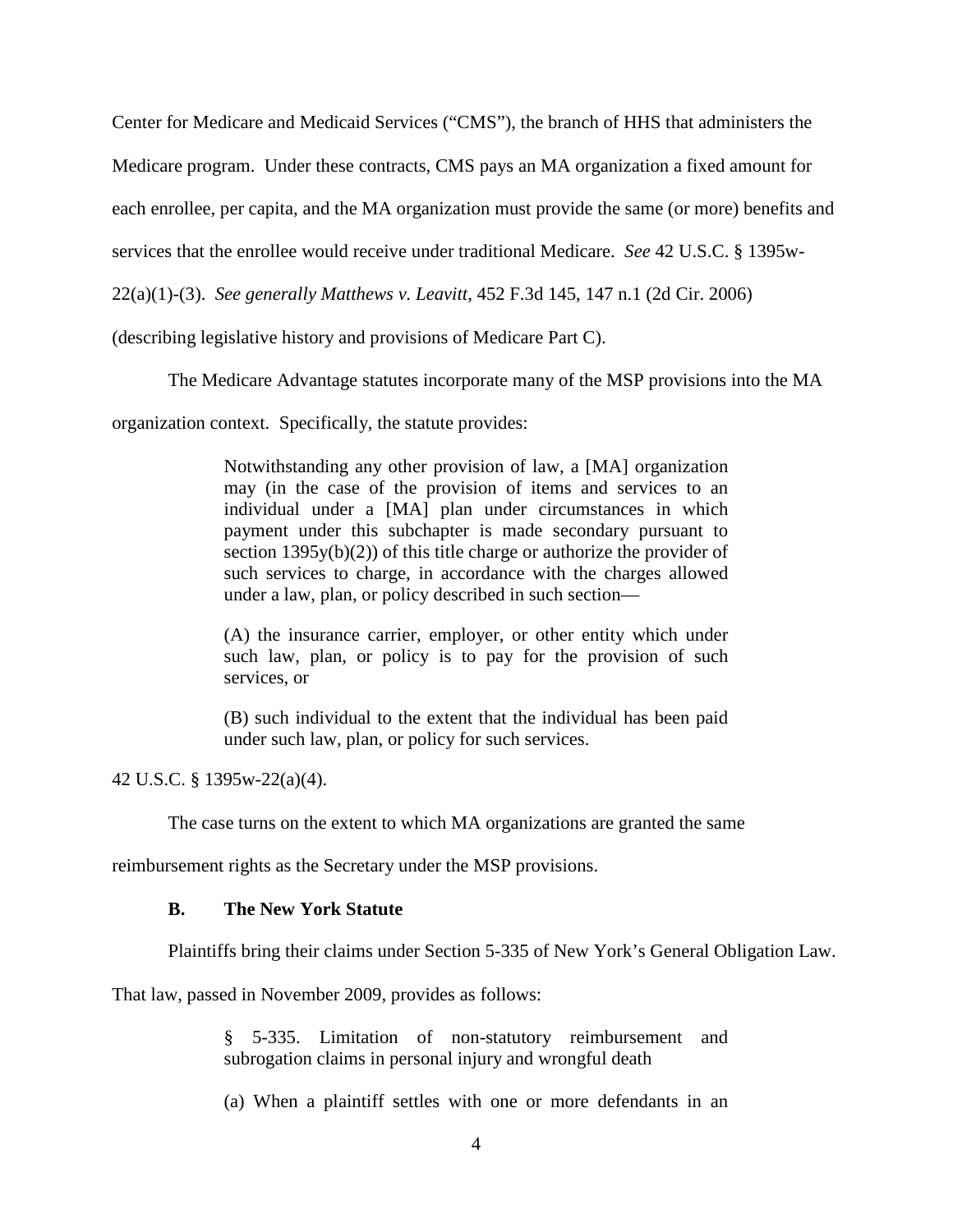action for personal injuries, medical, dental, or podiatric malpractice, or wrongful death, it shall be conclusively presumed that the settlement does not include any compensation for the cost of health care services, loss of earnings or other economic loss to the extent those losses or expenses have been or are obligated to be paid or reimbursed by a benefit provider, except for those payments as to which there is a statutory right of reimbursement. By entering into any such settlement, a plaintiff shall not be deemed to have taken an action in derogation of any nonstatutory right of any benefit provider that paid or is obligated to pay those losses or expenses; nor shall a plaintiff's entry into such settlement constitute a violation of any contract between the plaintiff and such benefit provider.

Except where there is a statutory right of reimbursement, no party entering into such a settlement shall be subject to a subrogation claim or claim for reimbursement by a benefit provider and a benefit provider shall have no lien or right of subrogation or reimbursement against any such settling party, with respect to those losses or expenses that have been or are obligated to be paid or reimbursed by said benefit provider.

GOL § 5-335.

## **C. The Instant Action**

Plaintiffs are Medicare-eligible individuals who received their Medicare benefits from MA plans. Defendants are MA organizations and their collection/subrogation agents. The plaintiffs allege that each of them sustained personal injuries as a result of accidents caused by third parties. The plaintiffs received medical benefits from their respective MA plans. The plaintiffs later sued their alleged tortfeasors and settled with them. Defendants and their agents asserted subrogation liens under their respective MA plans, seeking to recover the costs of the medical expenses that the MA organizations paid on behalf of the plaintiff. Plaintiffs allege that these liens violate GOL § 5-335.

The putative class is defined as

(i) all persons who have paid monies to Defendants and/or their agents pursuant to Medicare Advantage health insurance plans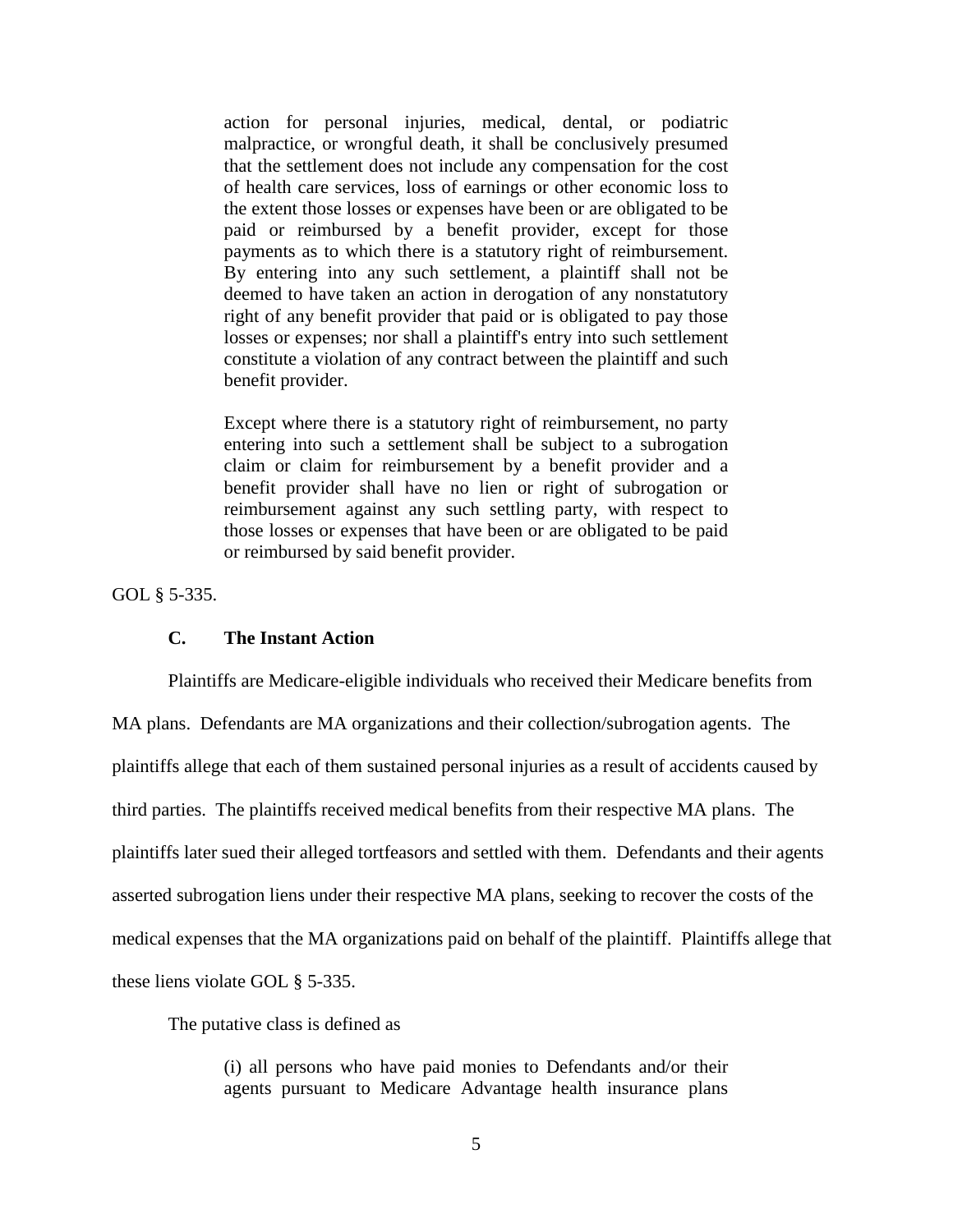(Parts C and D) in violation of [NYGOL § 5-335], (ii) all persons against who Defendants and/or their agents have, pursuant to Medicare Advantage health insurance plans (Parts C and D) wrongfully asserted and continue to assert liens and/or rights of subrogation and/or reimbursement from settled cases and/or claims covered by GOL § 5-335, and (iii) all persons covered by a Medicare Advantage health insurance policy with respect to any personal injury, medical dental or podiatric malpractice, wrongful death cases or claims arising and/or pending in New York.

(Comp. ¶ 1.)

 $\overline{a}$ 

Plaintiffs filed this action in New York Supreme Court for New York County on November 21, 2011. Plaintiffs brought claims seeking a declaratory judgment regarding the liens asserted by Defendants, and also for unjust enrichment and deceptive business practices. Initially, Plaintiffs also sought a preliminary injunction against Defendants' assertion of liens against the class members.

Defendants removed the case to this Court on December 12, 2011. (Dkt. No. 1.) The case was initially referred to Judge Robert Patterson, as possibly related to *Meek-Horton v. Trover Solutions, et al.*, No. 11 Civ. 6054, then pending before Judge Patterson. However, the case was ultimately assigned to the undersigned.

On January 13, 2012, the Court held a status conference, during which Plaintiffs stated that they did not intend to move for remand, and accepted that the Court had jurisdiction over the case under  $CAFA$ <sup>[1](#page-5-0)</sup> On February 10, 2012, Defendants moved to dismiss the complaint for lack of subject matter jurisdiction, or in the alternative, for failure to state a claim upon which relief can be granted. On March 2, 2012, Plaintiffs notified the Court by letter that they were

<span id="page-5-0"></span> $1$  Ordinarily, the Court must decline jurisdiction where more than two thirds of the members of the proposed plaintiff class are citizens of the state where the action was originally filed. 28 U.S.C. § 1332(d)(4)(A)(i). However, this provision does not apply if, "during the 3-year period preceding the filing of that class action" another class action has been filed "asserting the same or similar factual allegations against any of the defendants on behalf of the same or other persons." *Id.* § 1332(d)(4)(A)(ii). The *Meek-Horton* class action proceeding before Judge Patterson asserts similar factual allegations against largely the same defendants on behalf of substantially the same class. *See generally* Docket, 11 Civ. 6054. Thus, the Court is not required to decline jurisdiction under CAFA, even though it is apparent that more than two thirds of the members of the putative class are citizens of New York.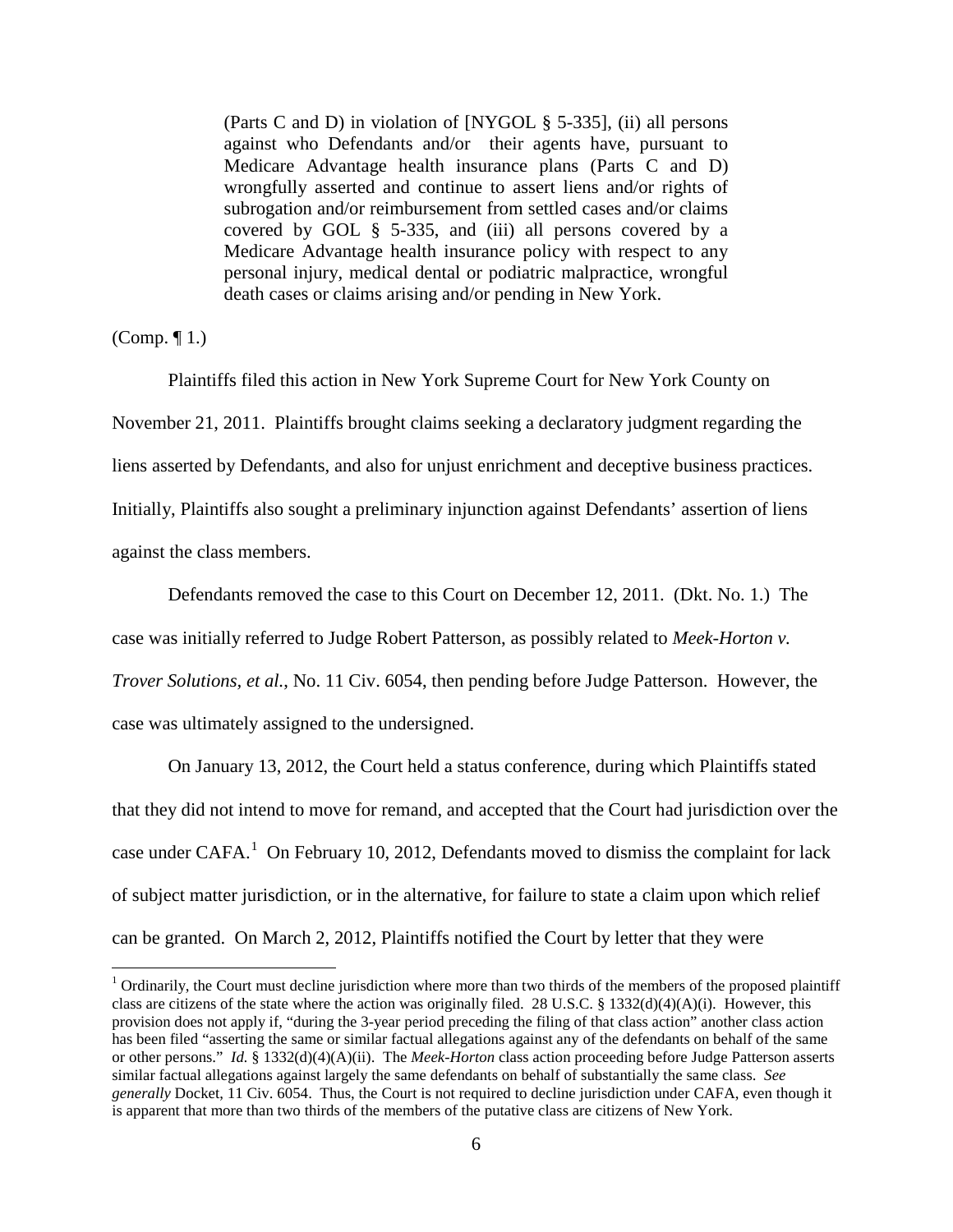withdrawing their motion seeking a preliminary injunction. (Dkt. No. 32.) In Plaintiffs' Memorandum of Law in Opposition to Defendants' Motion to Dismiss (Dkt. No. 24) ("Pl. Opp."), Plaintiffs withdrew their cause of action for unjust enrichment. (Pl. Opp. at 1 n.1.) Plaintiffs also requested that the Court convert the motion to dismiss to a motion for summary judgment and grant them summary judgment on their claims.

#### **II. Discussion**

#### **A. Subject Matter Jurisdiction: Exhaustion of Administrative Remedies**

Defendants argue that the Court lacks subject matter jurisdiction over Plaintiffs' claims because Plaintiffs are required to exhaust their administrative remedies with the Secretary before obtaining judicial review.

#### **1. Applicable Law**

As the Supreme Court has explained, "the sole avenue for judicial review for all claims arising under the Medicare Act" is through the exhaustion of administrative remedies before the Secretary. *Heckler v. Ringer*, 466 U.S. 602, 614-15 (1984) (citation and quotation marks omitted). Section  $405(g)$  of Title 42, which appears in the Social Security Act, and which is made applicable to Medicare Part C statute by 42 U.S.C. § 1395w-22(g)(5), provides that an individual may obtain judicial review of "any final decision" of the Secretary. Under 42 U.S.C. § 405(h), which is made applicable to the Medicare Act by 42 U.S.C. § 1395ii, "[n]o findings of fact or decision of the [Secretary] shall be reviewed by any person, tribunal, or governmental agency except as herein provided [in § 405(g).] No action against the United States, the [Secretary], or any officer or employee thereof shall be brought under section 1331 or 1346 of Title 28 to recover on any claim arising under [the Medicare Act.]" In other words, "[j]udicial review of claims arising under the Medicare Act is available only after the Secretary renders a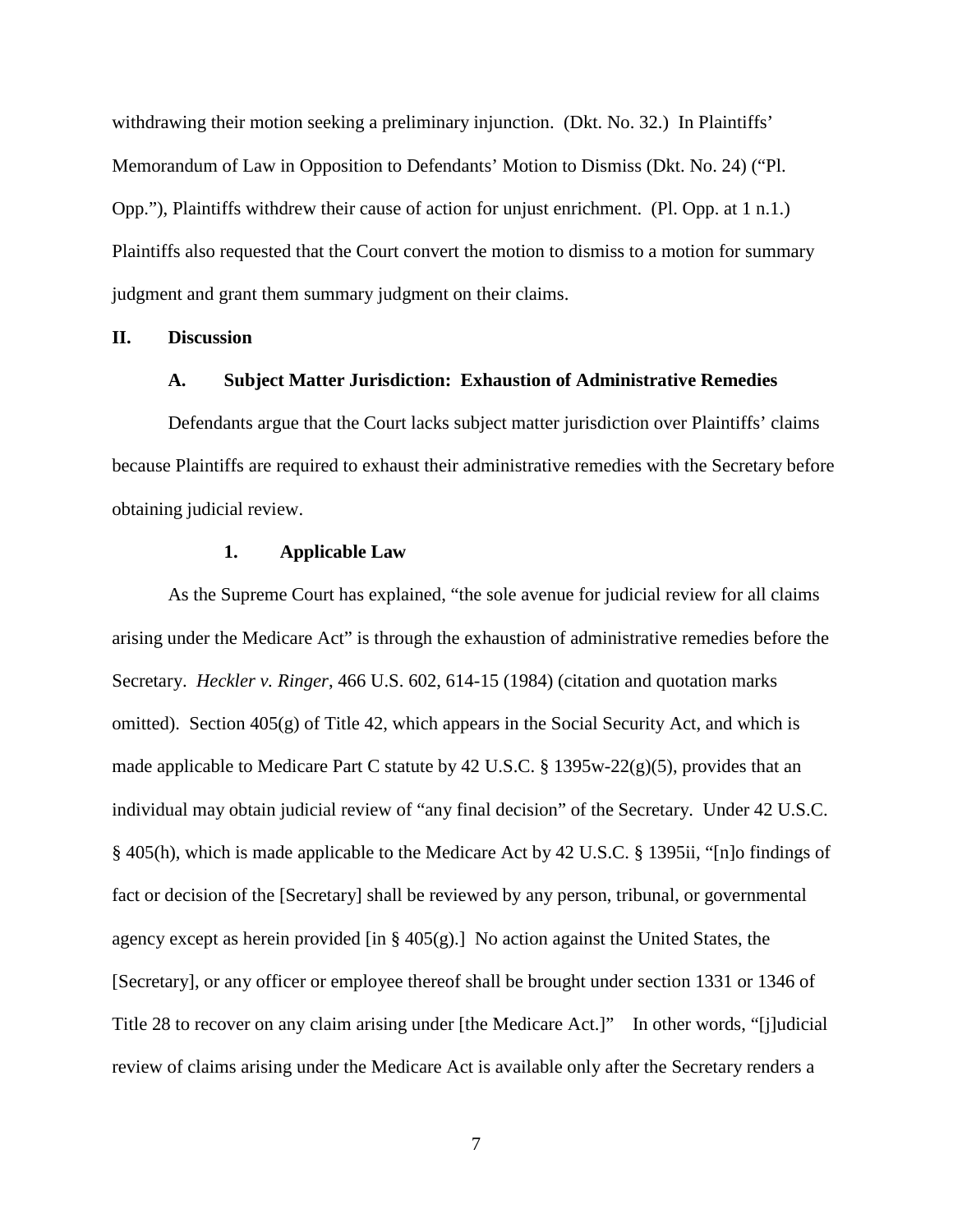'final decision' on the claim, in the same manner as is provided in 42 U.S.C.  $\S$  405(g)."

*Heckler*, 466 U.S. at 605; *see also Weinberger v. Salfi*, 422 U.S. 749, 757 (1975) ("[T]he first

two sentences of  $\S 405(h)$ ... assure that administrative exhaustion will be required.

Specifically, they prevent review of decisions of the Secretary save as provided in the Act, which

provision is made in § 405(g).").<sup>[2](#page-7-0)</sup>

<u>.</u>

A "'final decision' is rendered on a Medicare claim only after the individual claimant

has pressed his claim through all designated levels of administrative review." *Heckler*, 466 U.S.

at 606. The Supreme Court has explained that the "final decision" requirement

consists of two elements, only one of which is purely 'jurisdictional' in the sense that it cannot be waived by the Secretary in a particular case. The waivable element is the requirement that the administrative remedies prescribed by the Secretary be exhausted. The nonwaivable element is the requirement that a claim for benefits shall have been presented to the Secretary.

*Bowen v. City of New York*, 476 U.S. 467, 483 (1986) (quoting *Matthews v. Eldridge*, 424 U.S.

319, 328 (1976)); *see also Shalala*, 529 U.S. at 15 (noting that *Eldridge* provided that "§ 405(g)

<span id="page-7-0"></span> $2$  Although section 405(h) only bars federal jurisdiction over actions against the United States, the Secretary, or any officer or employee thereof, courts have consistently held that the exhaustion requirement applies to actions against otherwise private entities that contract with CMS under Medicare Parts C and D. *See Uhm v. Humana*, 620 F.3d 1134 (9th Cir. 2010) (Part D); *Manorcare Potomac v. Understein*, No. 8:02-CV-1177-T-23EAJ, 2002 WL 31426705 (M.D. Fla. Oct. 16, 2002) (Part C); *Phillips v. Kaiser Foundation Health Plan, Inc.*, No. C 11-02326, 2011 WL 3047475 (N.D. Cal. July 25, 2011) (Part C); *cf. Bentley v. Wellpoint Cos., Inc.*, No. 11 Civ. 8963, 2012 WL 546991, at  $*6$  n.5 (S.D.N.Y. Feb. 17, 2012) (holding in context of claim against Medicare administrative contractor that "[t]he fact that Plaintiff is suing private entities provides no relief from the jurisdictional bar of § 405(h)) (citing *Bodimetric Health Servs. v. Aetna Life & Cas.*, 903 F.3d 480, 488 (7th Cir. 1990) (holding that plaintiff's claims against private "fiscal intermediary" were subject to exhaustion requirement, and that plaintiff "may not circumvent the terms of section 405(h) simply because a private entity [the defendant] serves a public function")).

In addition, although a literal reading of section 405(h) would appear not to bar federal jurisdiction based on diversity under 28 U.S.C. § 1332 (which includes CAFA), the Seventh Circuit persuasively reasoned, based on the legislative history of the relevant provisions, that section 405(h) was, in fact, meant to bar jurisdiction based on diversity as well. *See Bodimetric*, 903 F.3d at 488-89; *see also Midland Psychiatric Associates, Inc. v. United States*, 145 F.3d 1000, 1004 (8th Cir. 1998) (adopting reasoning of *Bodimetric*).

The Second Circuit has not spoken on these precise issues, but the Court is persuaded by the Seventh Circuit's reasoning, and thus accepts the premise (not directly challenged by Plaintiffs) that the exhaustion provisions apply as potential jurisdictional bars to suits against MA organizations even where CAFA jurisdiction is otherwise present.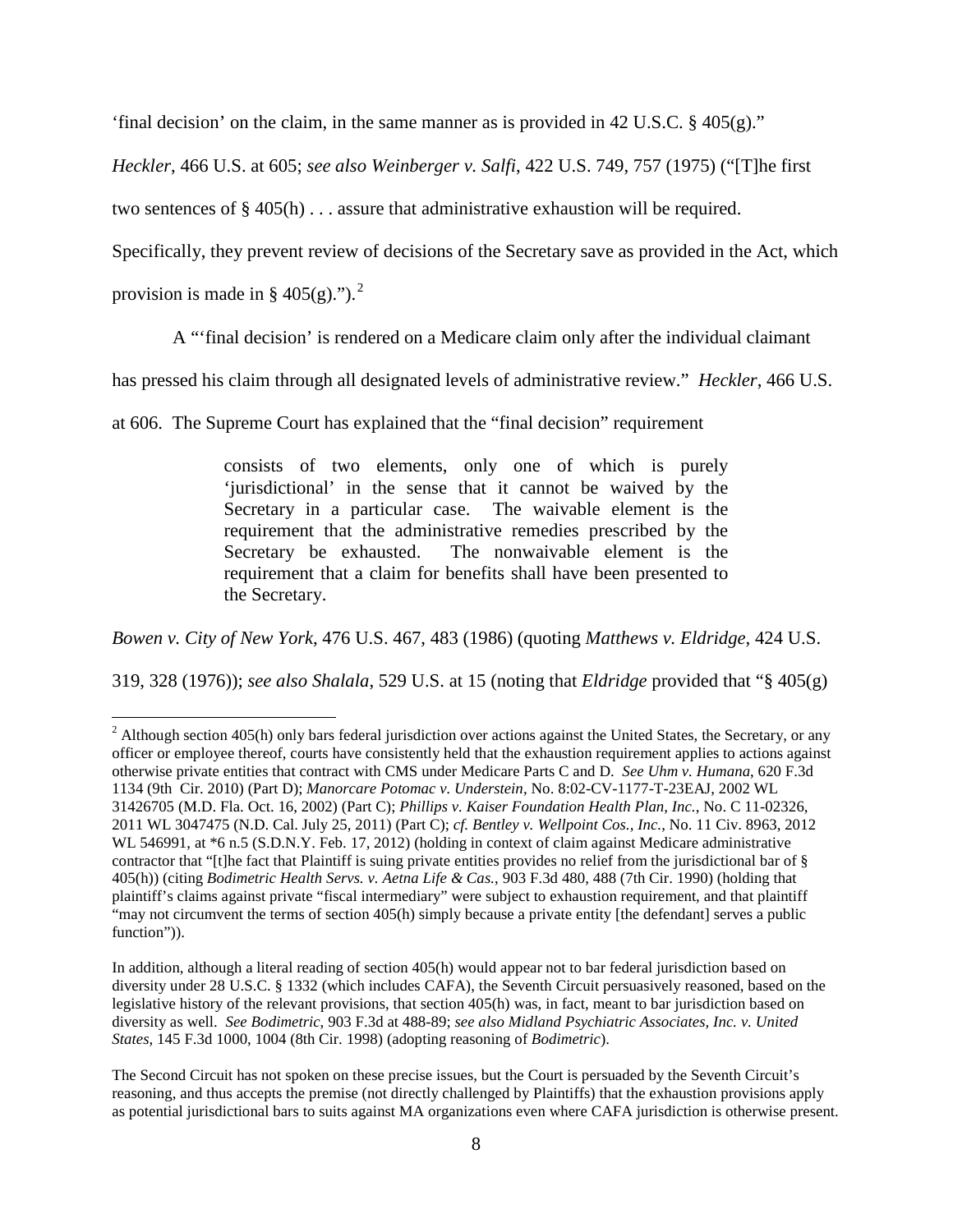contains the nonwaivable and nonexcusable requirement that an individual present a claim to the agency before raising it in court"). The exhaustion requirement may be waived if further exhaustion would be futile, or in situations where an individual's claim is "wholly 'collateral'" to a claim for benefits, and the claimant makes a "colorable showing that his injury could not be remedied by the retroactive payment of benefits after exhaustion of his administrative remedies." *Heckler*, 466 U.S. at 618 (quoting *Eldridge*, 424 U.S. at 330).

The Supreme Court has interpreted the "claim arising under" language in § 405(h) "quite broadly." *Heckler*, 466 U.S. at 615. A claim "arises under" the Medicare Act (1) if "both the standing and substantive basis" for the claim is the Medicare Act, or (2) if the claim is "inextricably intertwined" with a claim for benefits under the Medicare Act. *Id.* at 614-15 (quotation marks omitted). The Courts of Appeals advise that courts should be wary of claims that are "cleverly concealed claims for benefits." *Uhm*, 620 F.3d at 1141 (quoting *Kaiser v. Blue Cross of Cal.*, 347 F.3d 1107, 1112 (9th Cir. 2003)). These courts hold that "Subsection 405(h) prevents beneficiaries and potential beneficiaries from evading administrative review by creatively styling their benefits and eligibility claims as constitutional or statutory challenges to Medicare statues and regulations." *United States v. Blue Cross & Blue Shield of Ala., Inc.*, 156 F.3d 1098, 1104 (11th Cir. 1998); *see also Bodimetric*, 903 F.2d at 487 ("A party cannot avoid the Medicare Act's jurisdictional bar simply by styling its attack as a claim for collateral damages instead of a challenge to the underlying denial of benefits. If litigants who have been denied benefits could routinely obtain judicial review of these decisions by recharacterizing their claims under state and federal causes of action, the Medicare Act's goal of limited judicial review for a substantial number of claims would be severely limited.").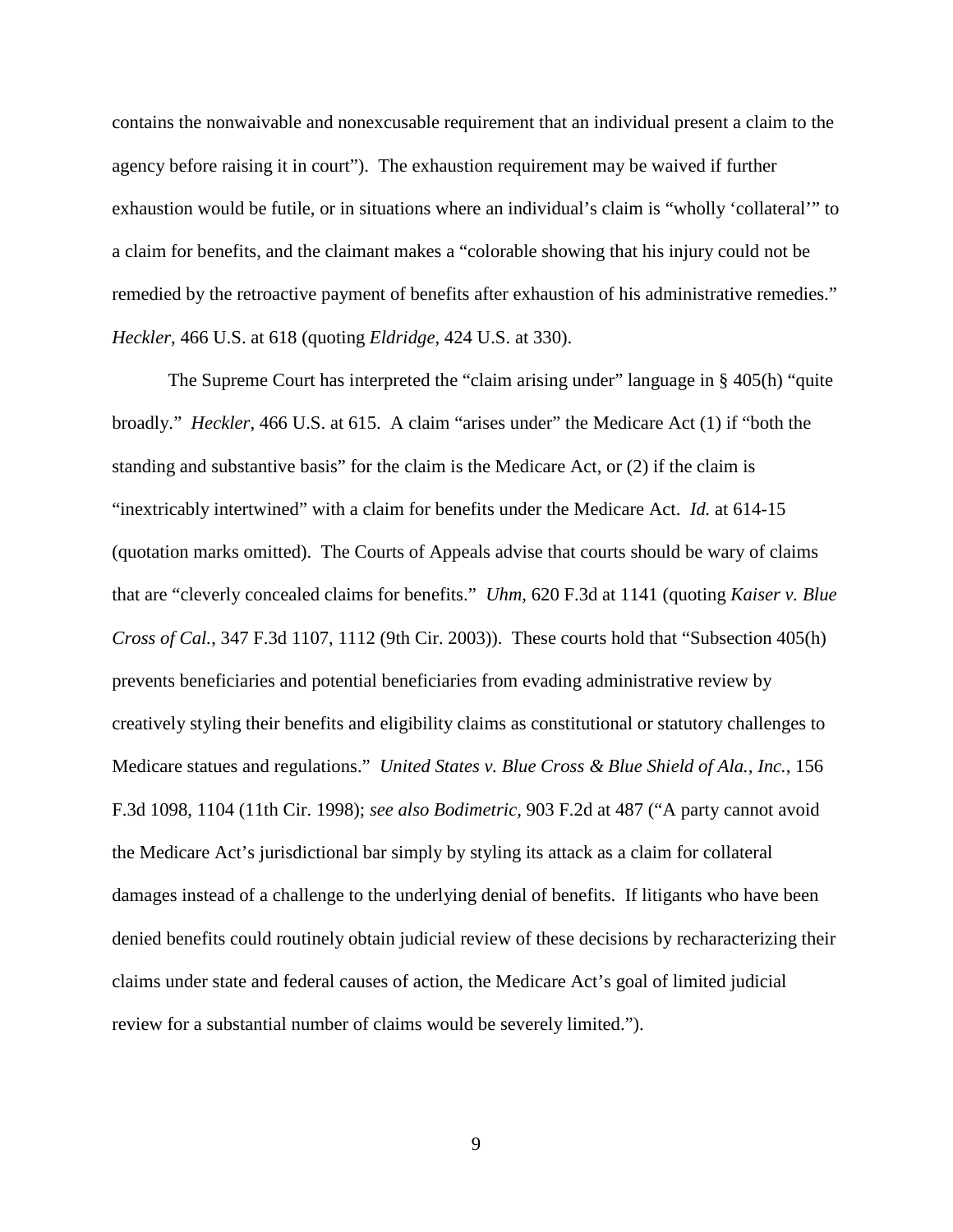## **2. The Exhaustion Requirement As Applied to Plaintiffs' Claims**

Plaintiffs do not dispute that the Court would not have jurisdiction over unexhausted claims that arise under the Medicare Act. Plaintiffs also do not dispute that they have neither presented their claims to the Secretary nor exhausted their administrative remedies. Instead, Plaintiffs argue that their claims do not arise under the Medicare Act, and are thus not subject to the exhaustion requirement. Specifically, Plaintiffs argue that their claims are not a "request for a determination of benefits, nor a challenge to the denial of benefits," but rather that they "seek[] to challenge a Medicare Advantage Plan's invocation of a contractual right which is barred by a New York State statute." (Pl. Opp. at 10.) As this is not a "cleverly concealed claim for benefits," Plaintiffs argue, they are not required to exhaust any administrative remedies. $3$ 

Plaintiffs' arguments are contradicted by numerous decisions, all of which hold that lawsuits concerning MSP reimbursement rights must be exhausted at the administrative level and that therefore a district court is without jurisdiction to hear the claims. *See, e.g., Fanning v. United States*, 346 F.3d 386, 400 (3d Cir. 2003); *Nygren v. United States*, 268 F. Supp. 2d 1275, 1279 (W.D. Wash. 2003); *Truett v. Bowman*, 288 F. Supp. 2d 909, 911-12 (W.D. Tenn. 2003). As then-District Judge Lynch held in a case similar to this one (though involving ordinary Medicare, not Medicare Advantage), claims concerning reimbursement of secondary payments are "inextricably intertwined" with claims for benefits. *Bird*, 315 F. Supp. 2d at 372. In that

-

<span id="page-9-0"></span><sup>3</sup> Plaintiffs also argue that the Supreme Court's decision in *Empire HealthChoice Assurance, Inc. v. McVeigh*, 547 U.S. 677 (2006), "cautions that courts should not treat reimbursement claims 'seeking recovery from proceeds of state-court litigation . . . as 'arising under' the laws of the United States' without a clear signal from Congress that such was intended." (Pl. Opp. at 10 (citing *McVeigh*, 547 U.S. at 683)). But *McVeigh* concerned an entirely different statute, the Federal Employee Health Benefit Act ("FEHBA"). The FEHBA does not contain any provisions addressing subrogation or reimbursement rights, 547 U.S. at 683, nor does it contain an express requirement that a claimant exhaust his administrative remedies. *See Kennedy v. Empire Blue Cross & Blue Shield*, 989 F.2d 588 (2d Cir. 1993). The decision concerned whether there was federal court jurisdiction for an insurance carrier to seek reimbursement pursuant to its contract. The decision is simply inapposite to the question whether a Medicare Advantage enrollee's claims concerning MSP reimbursement rights arise under the Medicare Act for purposes of the exhaustion requirement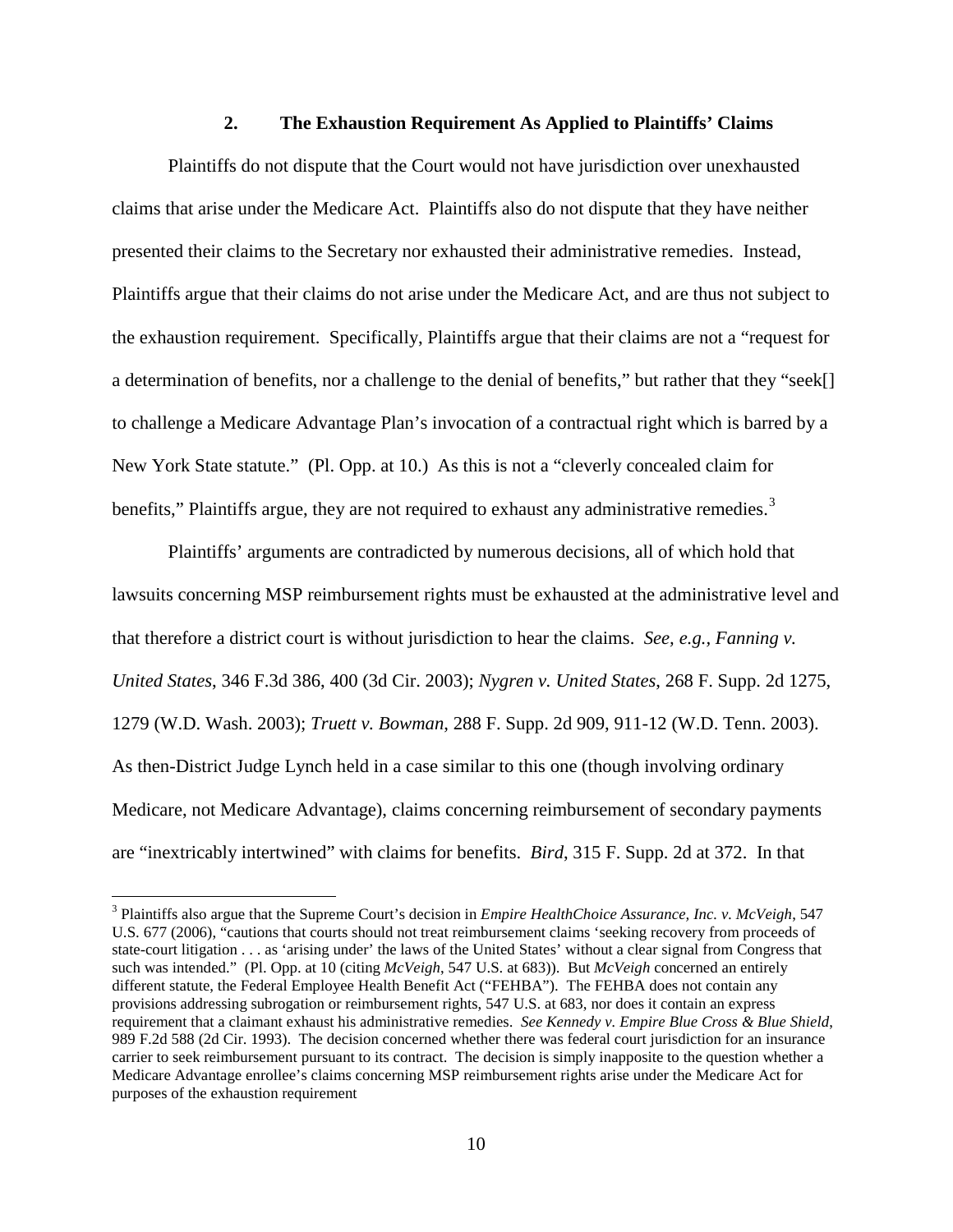case, the plaintiff challenged the Secretary's right to seek reimbursement from the proceeds of a settlement she received from the insurance carrier of the tortfeasor who caused her injuries. Like the plaintiffs in this case, she argued that she was not making a claim for benefits, but was merely seeking an adjudication of rights to reimbursement. The court rejected this logic, holding that since the plaintiff received Medicare benefits conditioned upon potential reimbursement, the case was "really about her right to *keep* those monetary benefits and not reimburse the Secretary for them." *Id.* at 373. The court concluded that "[t]he fact that the benefits were received prior to the start of this litigation, and the fact that plaintiff sues HHS and not vice versa, does not mean that the lawsuit is not about her right to a Medicare benefit." *Id.*

Plaintiffs suggest (without expressly stating) that *Bird* was wrongly decided, because the court "did not consider the factors enumerated in *Heckler* in determining whether enforcement of subrogation rights was the type of collateral claim or matter that did not require the Secretary's expertise." (Pl. Opp. at 11.) But *Heckler*'s consideration of whether a claim was "collateral" arose in the context of whether the exhaustion requirement can be waived, not whether the requirement applied at all. In addition, to show that a claim is "collateral" to a claim for benefits also requires a "colorable showing" that the claimant's injury "could not be remedied by the retroactive payment of benefits after exhaustion of his administrative remedies." 466 U.S. at 618. Plaintiffs have not made any showing that their claim—even if not a claim directly seeking benefits—falls under this definition of a "collateral" claim.

The only distinctions between this case and the cases cited above are that this case concerns MA organizations, not Medicare itself, and that Plaintiffs' claims ostensibly arise under a state statute. But courts have held that the exhaustion requirements apply to claims against MA organizations. *See Phillips*, 2011 WL 3047475, at \*7 ("To the extent Plaintiff is claiming that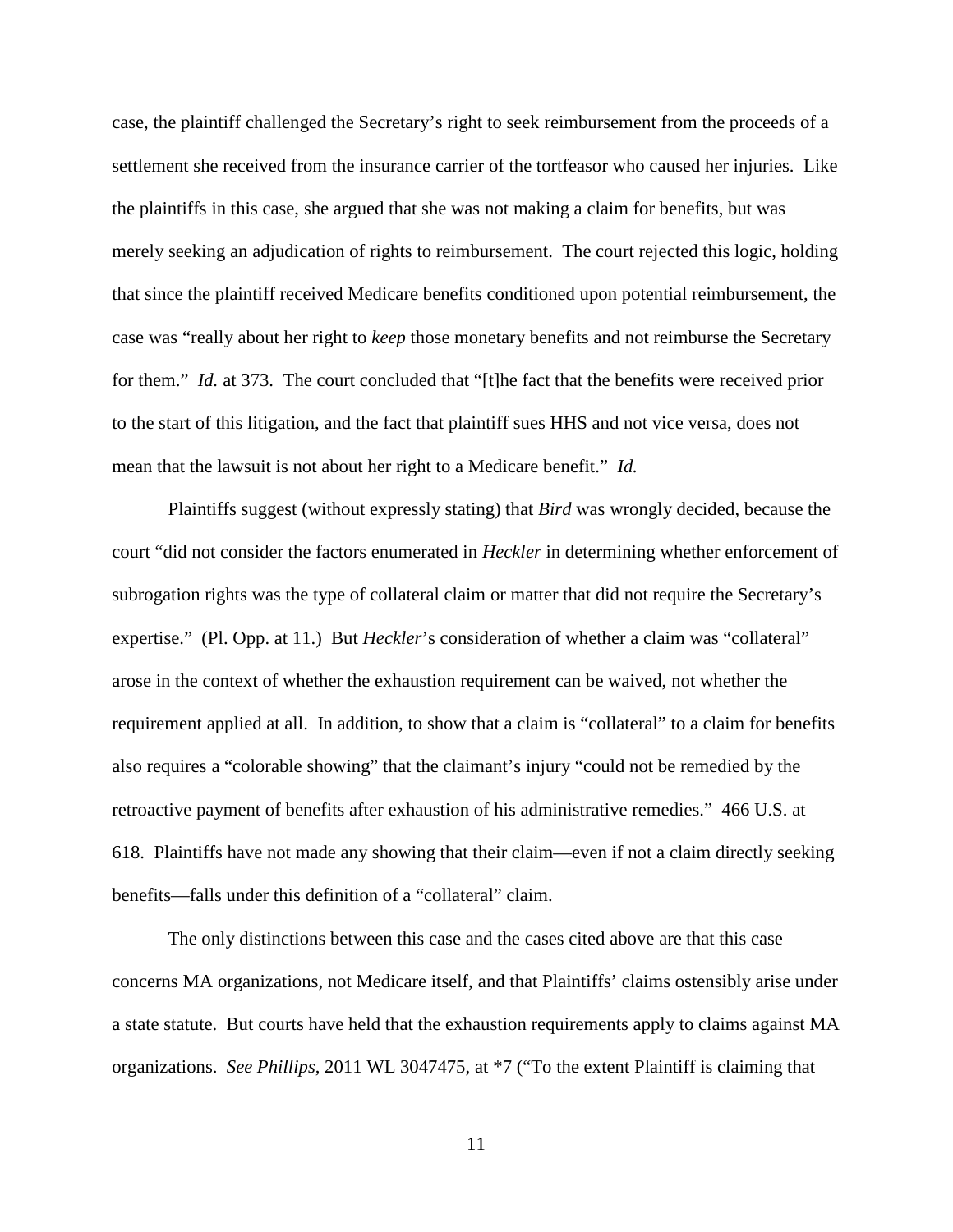Kaiser is running afoul of the Medicare Act by collecting reimbursement from her in an amount greater than what is permitted under that Act she is making a claim for benefits and must exhaust that claim."); *Manorcare*, 2002 WL 31426705, at \*1. These decisions make clear that the fact that a plaintiff "is using state law as the vehicle to press her assertion" that the MA organization is not entitled to reimbursement "does not matter." *Philllips*, 2011 WL 3047475, at \*7. Exhaustion is still required.

The district court's decision in *Bird* was based on the fact that "the claim require[d] an interpretation of substantive provisions of the Medicare Act—including the MSP provisions concerning the right of the Medicare system to claim reimbursement from the proceeds of insurance awards." 315 F. Supp. 2d at 373. But the same reasoning applies to this case, even though Plaintiffs characterize the case as concerning issues of state law only. The merits of Plaintiffs' claims necessarily turn on the interpretation of the Medicare Act's secondary payer provisions for MA organizations. They ask for a declaratory judgment concerning whether the Defendants have a "right to assert and/or collect any liens and/or rights of subrogation and/or rights of reimbursement under Medicare Advantage health insurance plans." (Comp. ¶ 60.) The New York anti-subrogation statute at issue provides an exception "where there is a statutory right of reimbursement." GOL § 5-335. Application of this statute thus depends, in part, on a determination whether the Medicare Act provides for such a statutory right of reimbursement. More fundamentally, however, as set forth below, the Court concludes that to whatever extent the New York statute applies to Medicare or MA organizations, it is expressly preempted by the Medicare Act. Thus, in either case, Plaintiff's claims do, in fact, arise under the Medicare Act, notwithstanding the fact that they are framed as state law claims.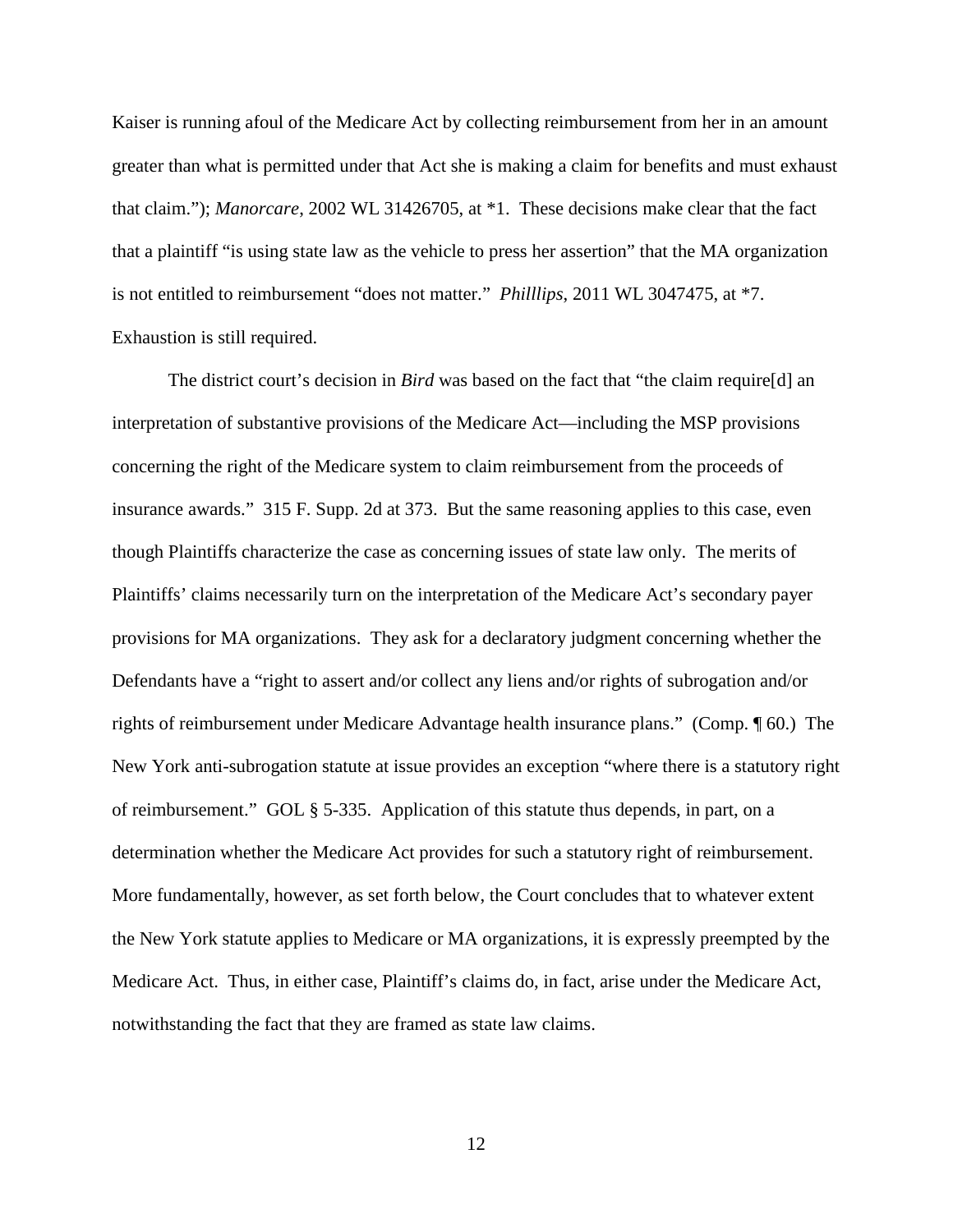## **3. Preemption of the New York Statute As Applied to MA Organizations**

Plaintiffs argue that their claims arise under state contract law and the New York antisubrogation statute, and not under the Medicare Act. However, the Court concludes that the New York statute is preempted as it applies to MA organizations. This reinforces the Court's conclusion that Plaintiffs' claims concerning MA organization reimbursement rights necessarily arise under the Medicare Act.

Under the Supremacy Clause of the Constitution, U.S. Const. Art. VI, cl. 2, "[w]here a state statute conflicts with, or frustrates, federal law, the former must give way." *CSX Transp., Inc. v. Easterwood*, 507 U.S. 658, 663 (1993). "In the interest of avoiding unintended encroachment on the authority of the States, however, a court interpreting a federal statute pertaining to a subject traditionally governed by state law will be reluctant to find pre-emption" absent clear Congressional intent. *Id.* at 663-64. "Congress may indicate pre-emptive intent through a statute's express language or through its structure and purpose." *Altria Group, Inc. v. Good*, 555 U.S. 70, 76 (2008). "If the statute contains an express preemption clause, the task of statutory construction must in the first instance focus on the plain wording of the clause, which necessarily contains the best evidence of Congress' preemptive intent." *CSX Transp.*, 507 U.S. at 664. The goal is to "identify the domain expressly pre-empted by that language." *Medtronic, Inc. v. Lohr*, 518 U.S. 470, 484 (1996) (citation omitted).

 The Medicare Act contains a very broad, express preemption clause. The statute provides that "[t]he Secretary shall establish by regulation other standards . . . for [MA organizations] and plans consistent with, and to carry out, this part." 42 U.S.C. § 1395w-26(b)(1). The statute further provides, under a sub-paragraph headed "Relation to State Laws": "The standards established under this part shall supersede any State law or regulation (other than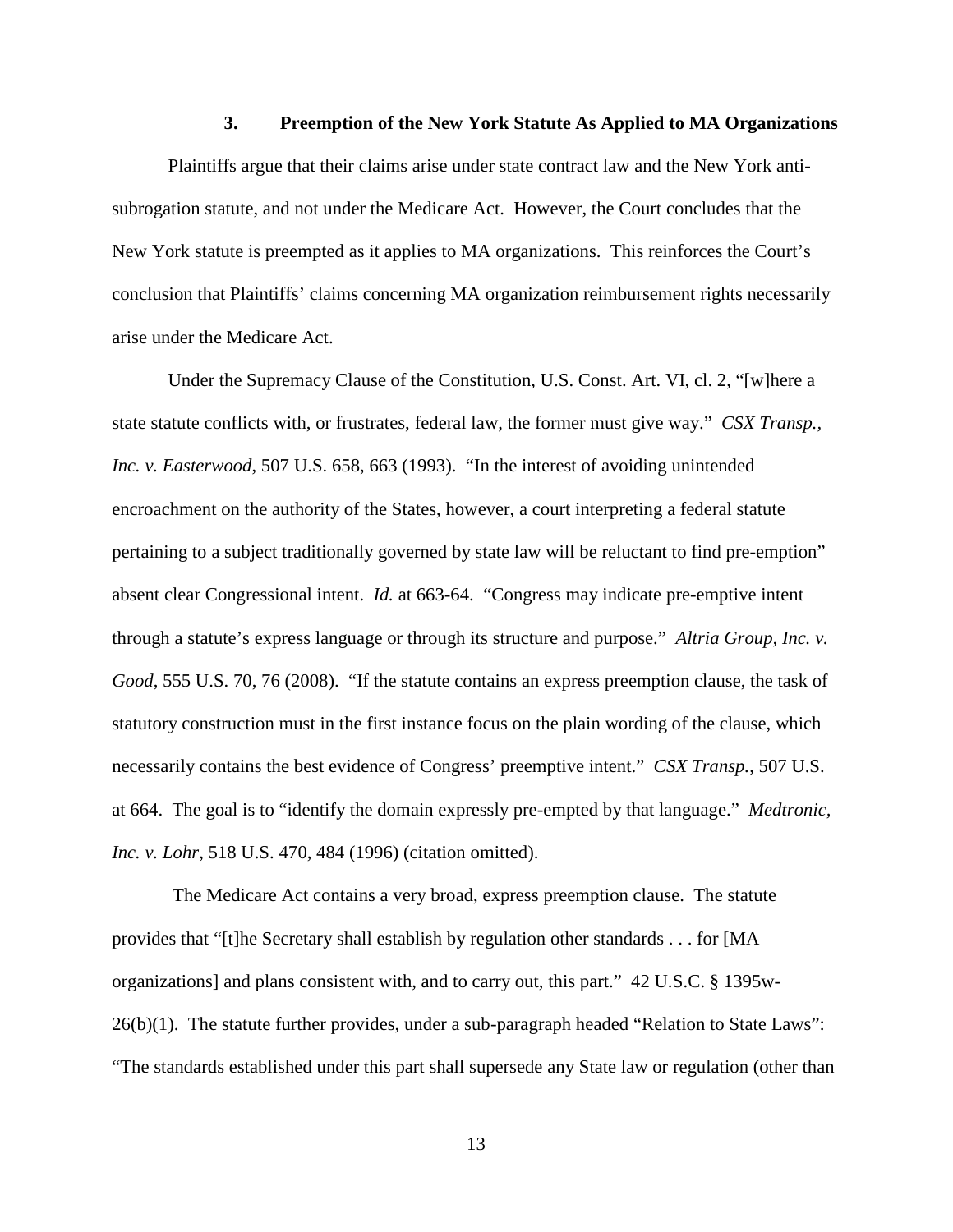State licensing laws or State laws relating to plan solvency) with respect to MA plans which are offered by MA organizations under this part." § 1395w-26(b)(3). [4](#page-13-0) *See also* 42 C.F.R. § 422.402. Courts have held that "[f]or purposes of the preemption provision, a standard is a statutory provision or a regulation promulgated under the [Medicare Act] and published in the Code of Federal Regulations." *WellCare of New York*, 801 F. Supp. 2d at 140 (quoting *Medical Card System v. Equipo Pro Convalecencia*, 587 F.Supp.2d 384, 387 (D.P.R. 2008)); *see also Uhm*, 620 F.3d at 1148 n. 20. The Medicare Advantage secondary payer statute itself states that MA organizations may charge primary payers "[n]otwithstanding any other provision of law." 42 U.S.C. § 1395w-22(a)(4).

Courts applying this preemption provision have read the language fairly broadly to preempt state law provisions such as state consumer protection statutes in the context of claims regarding MA organization marketing materials. *See Uhm*, 620 F.3d at 1151-52; *Phillips*, 2011 WL 3047475, at \*8-9. In *Uhm*, the Ninth Circuit noted that application of state consumer protection laws to claims regarding MA organization marketing "could potentially undermine the Act's standards as to what constitutes non-misleading marketing." 620 F.3d at 1152. One state supreme court held that the Medicare Act preempted that state's common law unconscionability doctrine as it relates to MA organization marketing materials. *See Pacificare of Nevada, Inc. v. Rogers*, 266 P.3d 596 (Nev. 2011).

<u>.</u>

<span id="page-13-0"></span><sup>&</sup>lt;sup>4</sup> An earlier version of the statute provided that the federal standards superseded state law "to the extent such law or regulation is inconsistent with such standards," and enumerated several "[s]tandards specifically superseded," including benefit requirements, requirements relating to inclusion or treatment of providers, coverage determinations, and requirements relating to marketing materials. 42 U.S.C. § 1395w-26(b)(3)(A) (2000). Amendments to the statute enacted in 2003 removed the qualifying language and the enumerated standards superseded to provide broadly that "any" state law with respect to MA plans is superseded. "The legislative history clarifies that the 2003 amendment was intended to increase the scope of preemption, noting that, 'the [Medicare Advantage Program] is a federal program operated under Federal rules and that State laws, do not, and should not apply, with the exception of state licensing laws or state laws related to plan solvency.'" *New York City Health & Hospitals Corp. v. WellCare of New York, Inc.*, 801 F. Supp. 2d 126, 136 (S.D.N.Y. 2011) (quoting H. Conf. Rep. 108-391 at 557, reprinted in 2003 U.S.C.C.A.N. at 1926).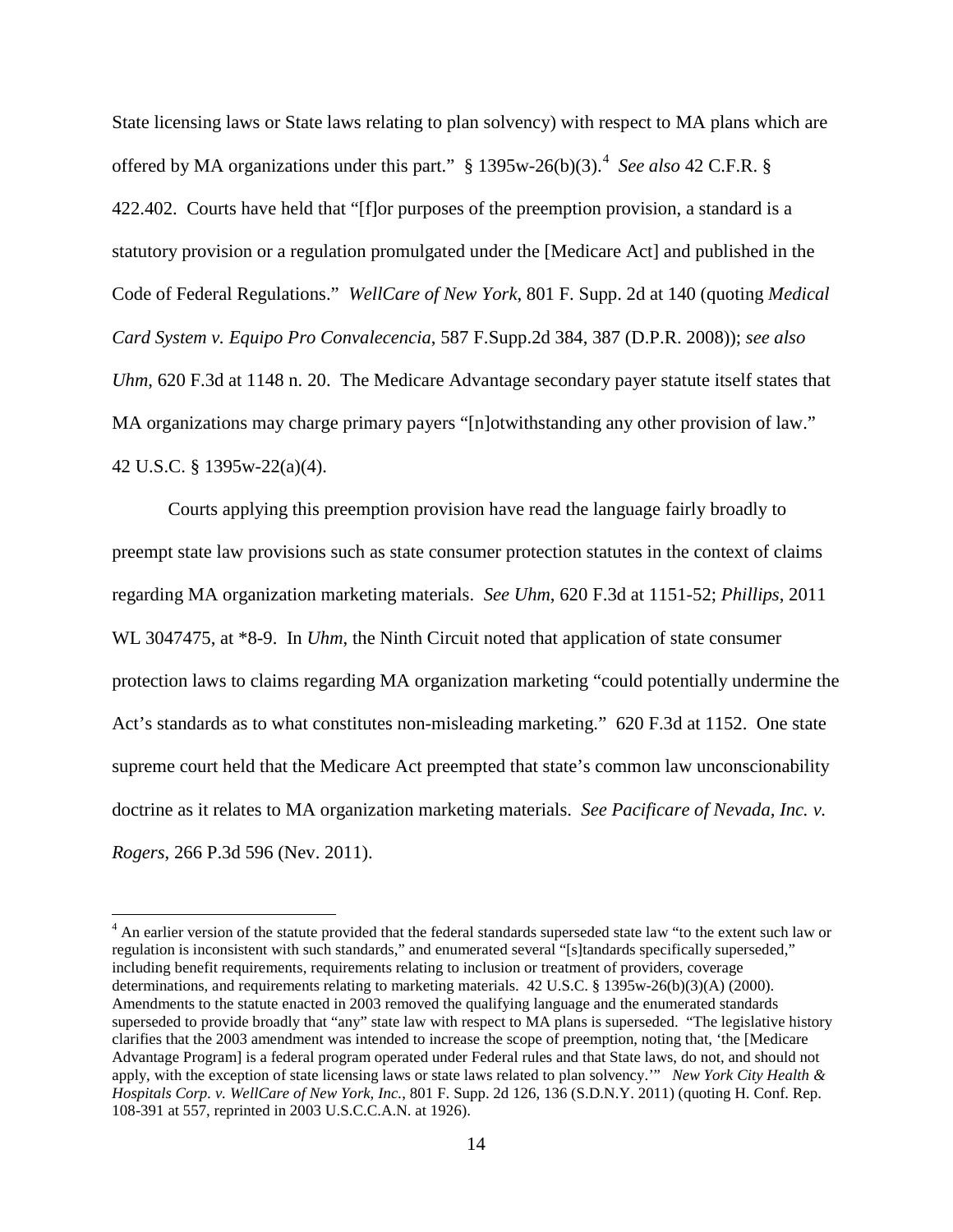Here, the federal statute contains extensive provisions with respect to reimbursement rights of MA organizations in the secondary payer context. To the extent that there could be any doubt that federal law covers MA organization reimbursement rights, and would preempt any state provisions with respect to such rights, the regulations promulgated by the Secretary pursuant to the authority set forth in the statute, 42 U.S.C. § 1395w-26(b)(1), make the point explicitly:

> [T]he rules established under this section supersede any State laws, regulations, contract requirements, or other standards that would otherwise apply to MA plans. A State cannot take away an MA organization's right under Federal law and the MSP regulations to bill, or to authorize providers and suppliers to bill, for services for which Medicare is not the primary payer.

42 C.F.R. § 422.108(f); *see also id.* § 422.402 ("The standards established under this part supersede any State law or regulation (other than State licensing laws or State laws relating to plan solvency) with respect to the MA plans that are offered by MA organizations."). Plaintiffs do not—and cannot—argue that GOL § 5-335, as applied to MA organizations in this case, concerns licensing or plan solvency. On the contrary, this New York statute plainly would apply to "take away an MA organization's right under Federal law and the MSP regulations" to seek reimbursement. *Id.* § 422.108(f). Accordingly, under the plain language of the express preemption provisions of the Medicare Act and its accompanying regulations, GOL § 5-335 is preempted as it applies to Medicare and MA organization reimbursement rights.

Plaintiffs argue that whether GOL § 5-335 is preempted turns on whether the Medicare Act creates a private right of action for MA organizations. This argument fails for two reasons. First, that the Medicare Act does not create a private right of action for MA organizations is not at all clear, as there is a split of authority on the issue. Second, given the broad express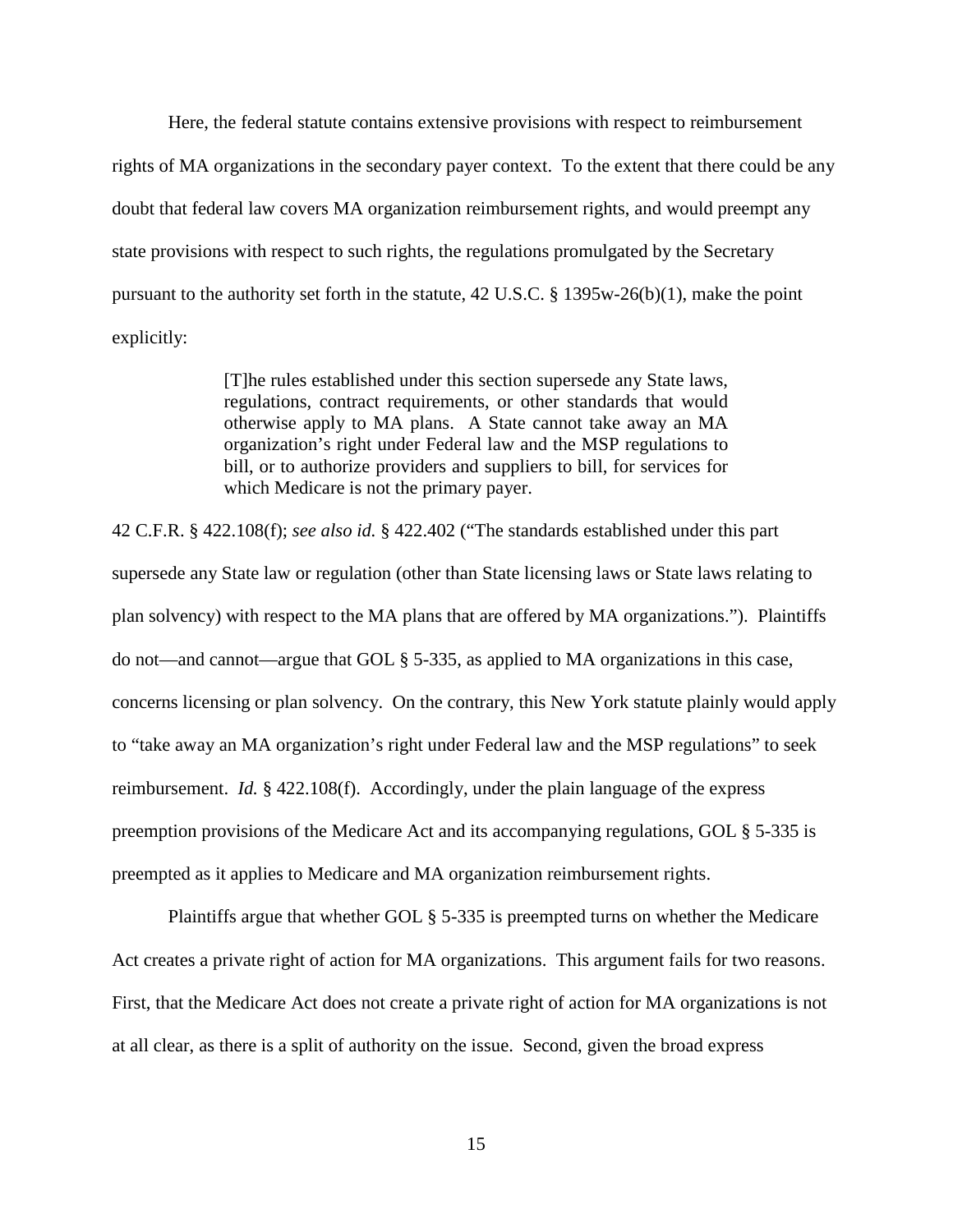preemption clause in the Medicare Act, whether there is a private right of action for MA organizations is immaterial to the question whether GOL § 5-335 is preempted.

Plaintiffs are correct that several courts have held that there is no implied private right of action in Medicare Part C. *See Care Choices HMO v. Engstrom*, 330 F.3d 786 (6th Cir. 2003); *Konig v. Yeshiva Imrei Chaim Viznitz of Boro Park Inc.*, No. 12 Civ. 467, 2012 WL 1078633 (E.D.N.Y. Mar. 30, 2012); *Parra v. PacifiCare of Arizona, Inc.*, No. CV 10-008-TUC-DCB, 2011 WL 1119736 (D. Ariz. Mar. 28, 2011); *Nott v. Aetna U.S. Healthcare Inc.*, 303 F. Supp. 2d 565 (E.D. Pa. 2004). These decisions hold that the Medicare Advantage statutes, which permit a MA organization to charge a primary payer (or the enrollee, to the extent the enrollee has been paid by the primary payer), "do no more than create a federal right. They stop short of creating a federal private right of action to enforce that right and do not contain any jurisdictional provision granting the federal courts exclusive jurisdiction over Medicare reimbursement claims." *Parra*, 2011 WL 1119736, at \*5. In other words, Congress intended only "to permit a right of reimbursement within private insurance agreements with Medicare beneficiaries, and did not create any federally enforceable cause of action." *Nott*, 303 F. Supp. 2d at 571 (citing *Engstrom*, 330 F.3d at 791).<sup>[5](#page-15-0)</sup>

More recently, the Third Circuit has held that whether or not there is an implied private right of action for reimbursement in the Medicare Advantage statute, the express private right of action in the Medicare Act is available to MA organizations. *See In re Avandia Mktg., Sales Practices and Prods. Liab. Litig.*, 685 F.3d 353 (3d Cir. 2012). That statute provides that "[t]here is established a private cause of action for damages . . . in the case of a primary plan

<u>.</u>

<span id="page-15-0"></span><sup>5</sup> Even these decisions suggest that GOL § 5-335 could be preempted by the Medicare Act. *See, e.g., Parra*, 2011 WL 1119736, at  $*5$  ("Congress and the Secretary did no more than protect [the MA organization's] right to charge and/or bill a beneficiary for reimbursement, notwithstanding an[y] state law or regulation to the contrary.").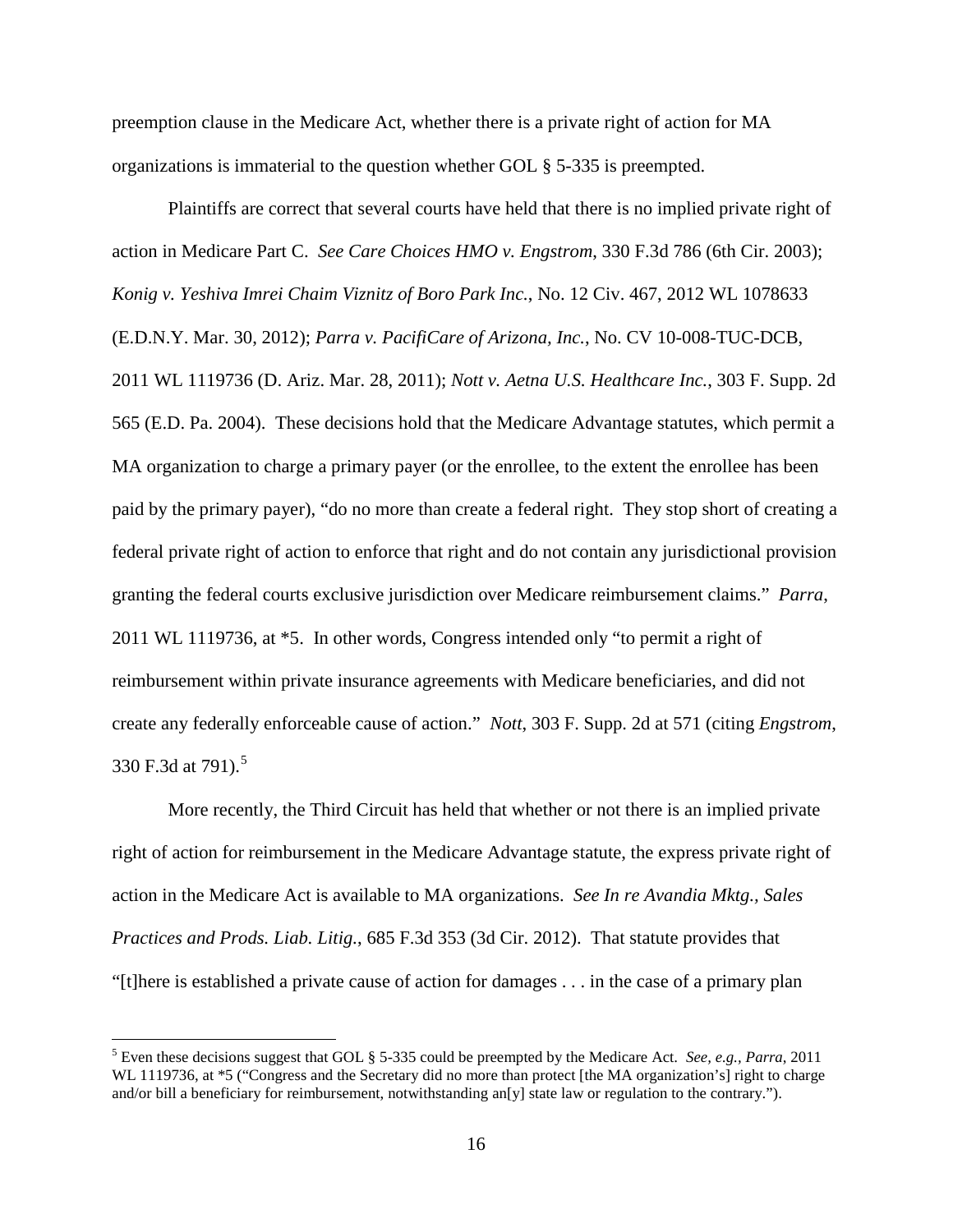which fails to provide for primary payment (or appropriate reimbursement) in accordance with" the requirements of the Medicare Act. 42 U.S.C. § 1395y(b)(3)(A). The court in *Avandia* held that the plain text of the statute "is broad and unambiguous, placing no limitations upon which private (i.e., non-governmental) actors can bring suit for double damages when a primary plan fails to appropriately reimburse the secondary payer." [6](#page-16-0)85 F.3d at 359. $^6$ 

The Court need not decide which line of cases to follow, because the question whether there is an express or implied private right of action for MA organizations to enforce reimbursement rights does not control whether the Medicare Act preempts GOL § 5-335. This case does not concern whether Defendants have a private right of action for reimbursement that they can pursue in federal court. Rather, it concerns whether a state statute that directly conflicts with federal laws and regulations is preempted under a broad, express preemption clause.

The decisions finding no private right of action did not address whether the Medicare Act's express preemption clause served to preempt state laws that may contradict the federal standards. These decisions addressed whether there was federal jurisdiction for a reimbursement claim brought by an MA organization. Federal jurisdiction for such claims could be derived from either an express or implied private right of action based on, or complete preemption by, the federal statute. [7](#page-16-1) *See, e.g., Parra*, 2011 WL 1119736, at \*5 (finding no jurisdiction because

<u>.</u>

<span id="page-16-0"></span><sup>&</sup>lt;sup>6</sup> The regulations also suggest that MA organizations possess a private right of action: "The MA organization will exercise the same rights to recover from a primary plan, entity, or individual that the Secretary exercises under the MSP regulations . . . ." Of course, "[l]anguage in a regulation may invoke a private right of action that Congress through statutory text created, but it may not create a right that Congress has not." *Alexander v. Sandoval*, 532 U.S. 275, 291 (2001). Thus, this regulation cannot be the source of a private right of action that Congress has not created. The regulation can, on the other hand, reflect the Department's interpretation of the statute to provide for such a right of action. The Third Circuit in *Avandia* held that it would be appropriate under *Chevron U.S.A., Inc. v. Natural Res. Def. Counsel*, 467 U.S. 837 (1984), to defer to the Secretary's interpretation of the statute pursuant to the authority delegated to her by the statute. *See* 42 U.S.C. § 1395w-26(b)(1).

<span id="page-16-1"></span><sup>&</sup>lt;sup>7</sup> "Complete preemption" is "not synonymous" with ordinary conflict preemption. *Nott*, 303 F. Supp. 2d at 569. "Complete preemption" is a "narrow exception to the well-pleaded complaint rule . . . , which transforms state law causes of action into exclusively federal claims because Congress intended that that the statute completely supplant all state law causes of action." *Id.* at 568 (citing *inter alia Caterpillar, Inc. v. Williams*, 482 U.S. 386, 393 (1987)).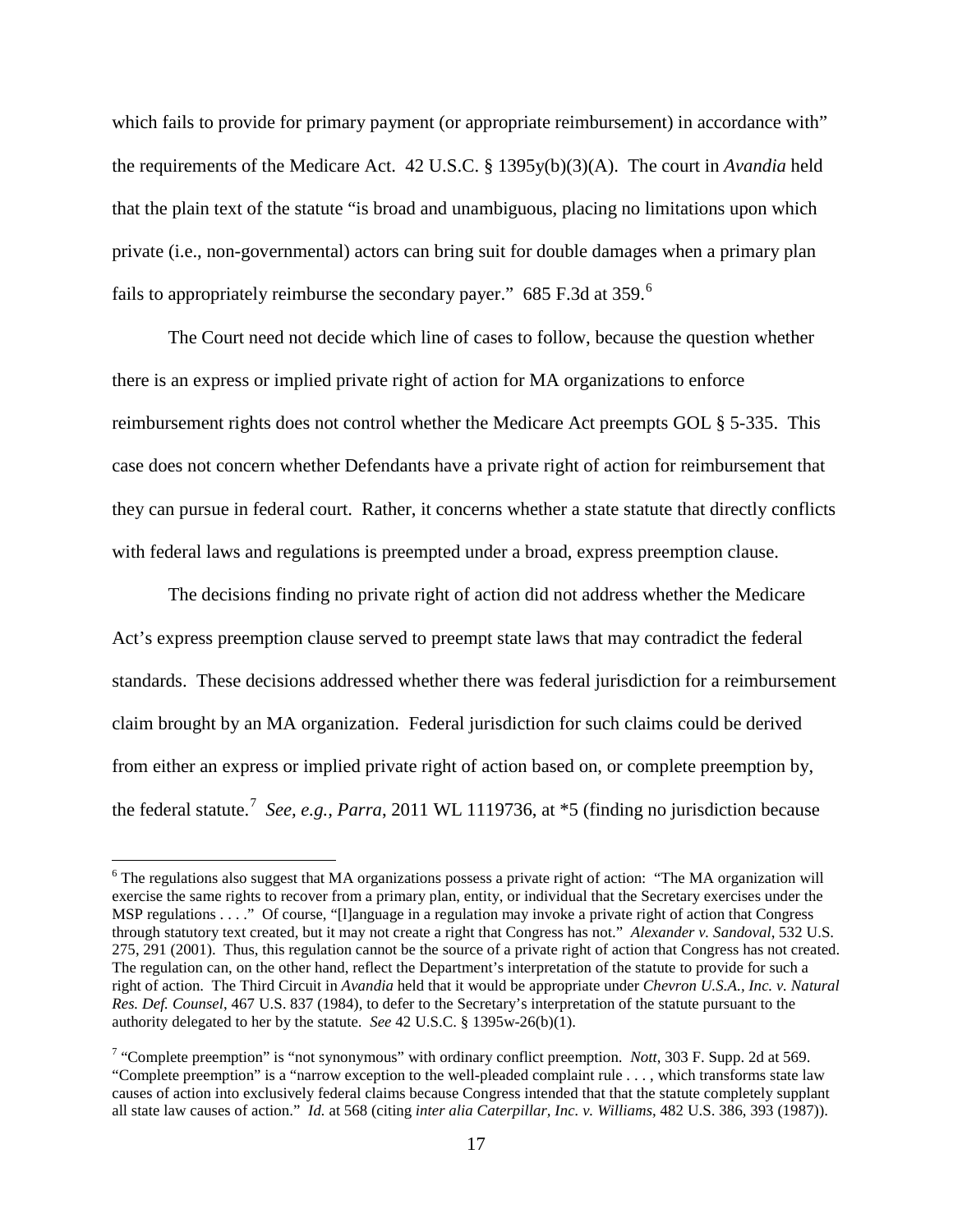there was no implied private right of action or complete preemption).But the question whether a MA organization has a federal right of action for reimbursement that would preempt any related state court remedy does not answer the separate question whether a state statute that directly conflicts with a "standard" "with respect to MA Plans" is preempted.

In *Nott*, the court made this distinction clear. There, the court was faced with a state statute, similar to the one at issue in this case, prohibiting subrogation from an insured's recovery from a tortfeasor in a motor vehicle accident case. The case was also a putative class action on behalf of Medicare Advantage plan beneficiaries, seeking a declaration that the MA organization's subrogation claim violated the state statute. The court acknowledged that "the heart of the case" was "the collision of two statutes, one federal and the other state." 303 F. Supp. 2d at 566-67. However, the Court emphasized:

> Our task is not to decide which statute will ultimately prevail. Rather, we must determine whether the federal or the state court has jurisdiction to resolve the conflict between the two statutes. Stated differently, we must decide whether the federal statute, the Medicare Act, completely preempts the state statute ... depriving the state court of jurisdiction. Thus, our inquiry is focused on jurisdiction and not on the merits of the plaintiff's claim.

*Id.* at 567. The court held that, although the state statute itself may be preempted by the federal laws, that did not give the federal court exclusive jurisdiction to decide the issue. *See id.* at 571 ("There is no federal cause of action created by [the statute], let alone one whose pervasive federal character displaces all state cause of action."). On the contrary, "[w]hether plaintiff's state law causes of action are preempted by operation of federal law under an ordinary conflict preemption analysis can be addressed by the state court." *Id.* at 569.

There are few decisions dealing with the interplay between GOL § 5-335 and the Medicare Act. New York trial courts are apparently split on whether the statute is preempted.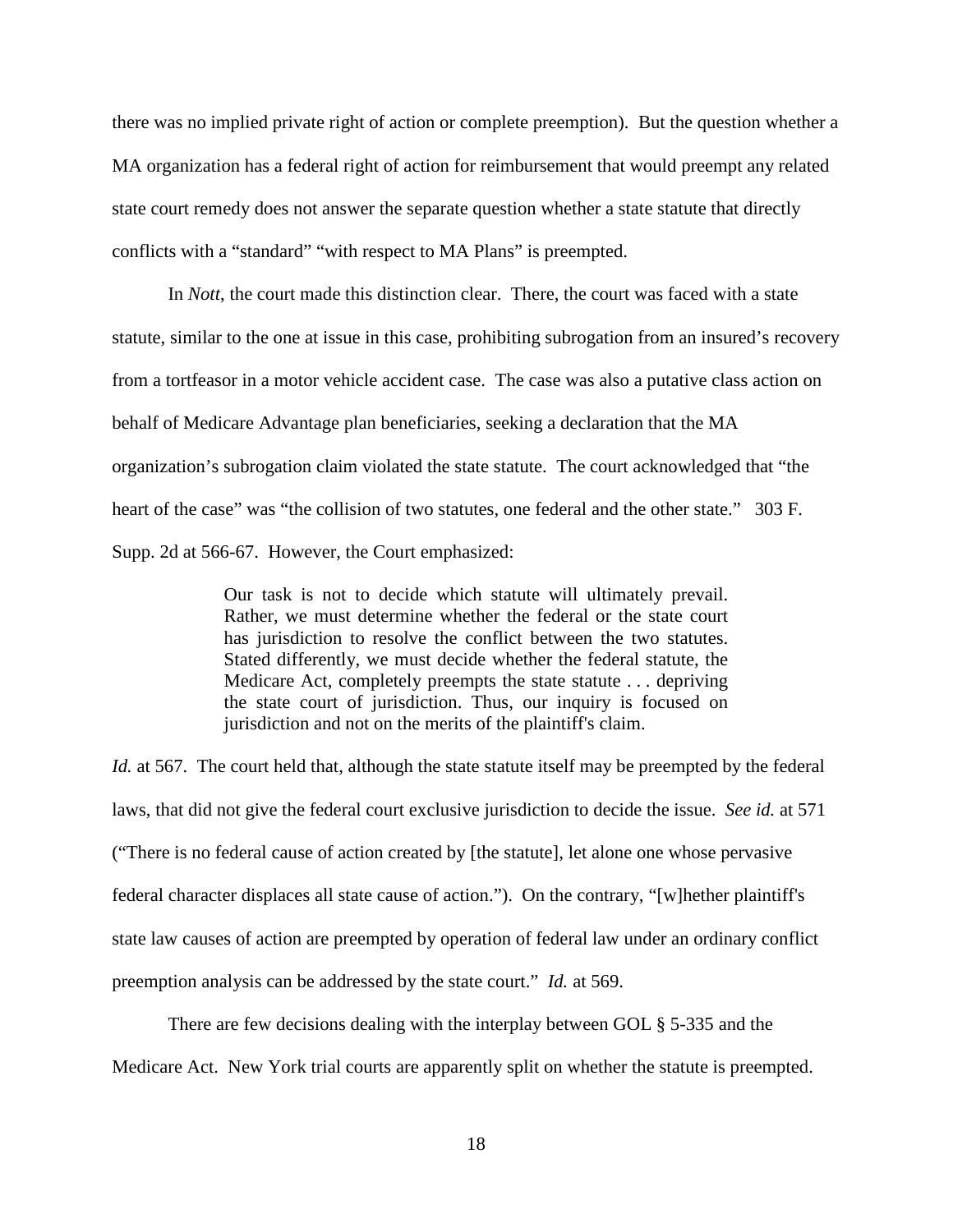Two courts from the Supreme Court of Kings County held that the Medicare Act does not preempt GOL § 5-335. *See Trezza v. Trezza*, 32 Misc. 3d 1209(A), 934 N.Y.S.2d 37, 2011 WL 2640794 (N.Y. Sup. Ct. June 23, 2011); *Ferlazzo v. 18th Avenue Hardware, Inc.*, 33 Misc. 3d 421, 929 N.Y.S.2d 690 (N.Y. Sup. Ct. Aug. 22, 2011). In each of these decisions, a Medicare Advantage enrollee sought to extinguish a purported lien asserted by their respective MA organizations. The courts granted the motions. These decisions were based on the premise that, pursuant to the federal court decisions in *Engstrom* and *Nott*, there was no private right of action for MA organizations to seek reimbursement. In *Trezza*, the court concluded that "'[b]ecause 'the Medicare Act permits, but does not mandate, HMO insurers to contract for subrogation rights,' subrogation in this context remains a state contract law issue." 2011 WL 2640794, at \*2 (quoting *Nott*, 303 F. Supp. 2d at 571).

A Queens County Supreme Court decision held, in accordance with the Kings County cases, that the Medicare Act does not provide MA organizations with a federal private right of action. *See Spellman v. Arya*, Index No. 18662/2007, slip op. (N.Y. Sup. Ct. June 14, 2011). Instead, the court held, such rights are contractual in nature. However, the Queens court did consider the express preemption provisions of the statute and regulations and held that these provisions are "clear and unambiguous. . . . To the degree that GOL § 5-335 eliminates [the MA organization's] contract right to seek reimbursement from plaintiff out of the settlement proceeds, it is preempted by federal law." *Id.* at 7-8.

The Court agrees with the approach of the Queens County Supreme Court. Whether or not there is a private right of action for MA organizations (and after the Third Circuit's decision in *Avandia*, it is far less clear that there is not such a right), to the extent that GOL § 5-335 would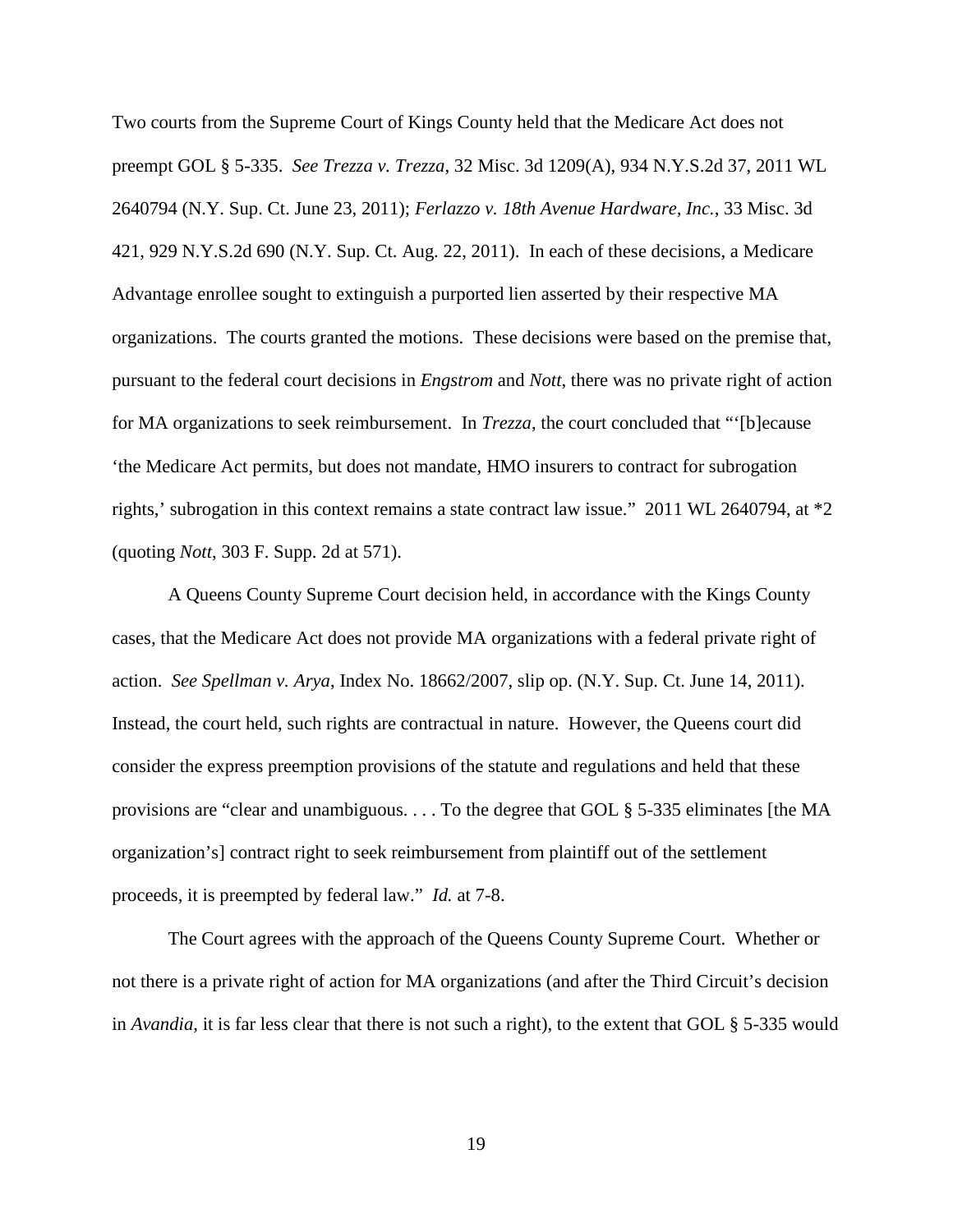eliminate a MA organization's right to seek reimbursement, the statute is preempted by the

Medicare Act.

In sum, the Court holds that Plaintiffs cannot circumvent the exhaustion requirement by

arguing that their claims arise under GOL § 5-335, and not the Medicare Act, because the

Medicare Act preempts GOL § 5-335 in this case. The decisions holding that there is no private

right of action for reimbursement for MA organizations do not alter the Court's conclusion.

Other courts have reached the same result:

To the extent Plaintiff argues that her challenge to [the MA organization] Kaiser's secondary payer rights cannot "arise under" the Medicare Act because Kaiser does not have a federal cause of action to enforce such rights, *see Parra,* 2011 WL 1119736, at \*5, she is mistakenly conflating the question whether *Kaiser* has a private right of action under federal law with the question whether *she* can challenge a benefits determination without exhausting her claim administratively. The fact that Kaiser has to resort to state law processes to collect secondary payer reimbursement when a beneficiary refuses to provide it does not change the fact that Plaintiff must exhaust a claim, however styled, that is "a backdoor attempt to enforce the Act's requirements and to secure a remedy for [the insurer]'s alleged failure to provide benefits." *Id.*

*Phillips*, 2011 3047475, at  $*7$  n.12. That logic applies to this case.

Because Plaintiffs' claims, in essence, are claims seeking the retention of benefits, they

arise under the Medicare Act, and Plaintiffs were obligated to exhaust their administrative

remedies before bringing this action. Thus, the Court is without subject matter jurisdiction to

consider those claims.

# **B. To the Extent That Any Claims Are Not Subject to Exhaustion Requirements, They Are Dismissed Because GOL § 5-335 is Preempted by the Medicare Act**

In addition to their core claim for a declaratory judgment regarding the effect of GOL

§ 5-335 on MA organization reimbursement rights, Plaintiffs also bring a claim for deceptive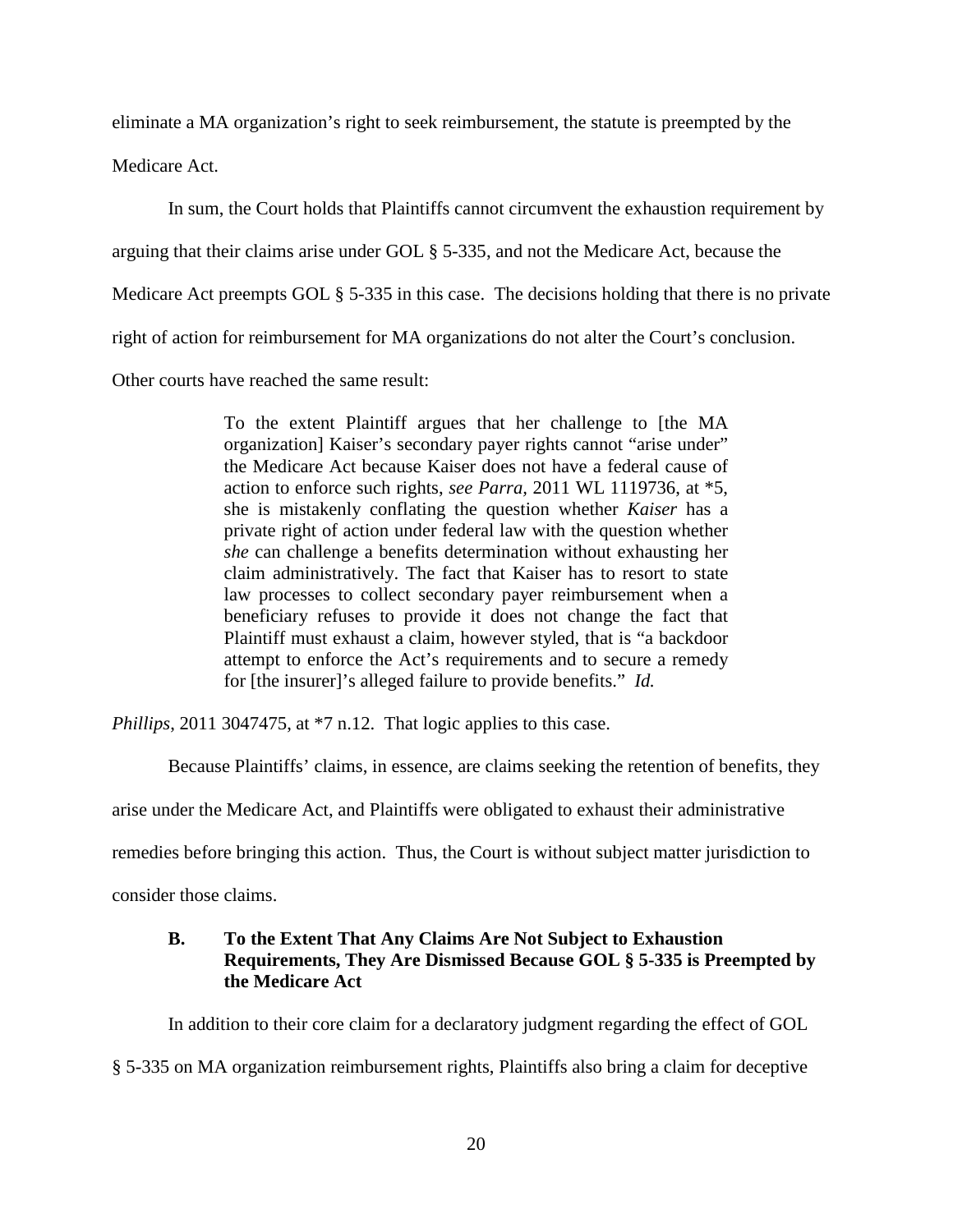business practices under New York General Business Law § 349, seeking compensatory damages, enhancement of damages, and attorney's fees.

There is a colorable argument that the exhaustion requirement does not apply to these claims. Courts have held that state tort law claims—even those that "relate to a denial of benefits"—may not "arise under" the Medicare Act, "especially when th[o]se claims do not seek reimbursement or provision of Medicare benefits." *Kelly v. Advantage Health, Inc.*, No. CIV A 99-0362, 1999 WL 294796, at \*4 (E.D. La. May 11, 1999) (holding that tort law claim for injuries allegedly sustained because of negligently improper denial of coverage did not arise under Act); *see also Ardary v. Aetna Health Plans of California, Inc.*, 98 F.3d 496 (9th Cir. 1996) (same). *But see Phillips*, 2011 WL 3047475, at \*7 (holding that the plaintiff must exhaust her administrative remedies, and "[i]t does not matter that [the plaintiff was] using state law as the vehicle to press her assertion"). There is also authority for the proposition that an HHS Administrative Law Judge ("ALJ") is without jurisdiction to adjudicate certain common law claims seeking damages. *See Matthews v. Leavitt*, 452 F.3d at 153 (holding that statute "does not provide for the adjudication by the ALJ of a state law breach of contract action for damages that is independent of the ALJ's determination of entitlement to benefits under the terms of the applicable agreement"). *But see id.* at 153 n.10 ("We intimate no view as to whether the ALJ's inability to hear [the plaintiff's] common law breach of contract claim for damages indicates that the claim would be cognizable in a suit brought independently of 42 U.S.C. § 405(g)." (citing 42 U.S.C. § 405(h); *Heckler*, 466 U.S. at 614, 615)).

Notwithstanding these decisions, the exhaustion requirement likely does apply to all of Plaintiffs' claims. Plaintiffs' deceptive business practices claim turns on essentially the same legal theory as their core declaratory judgment claim. It thus seems unlikely that Plaintiffs could